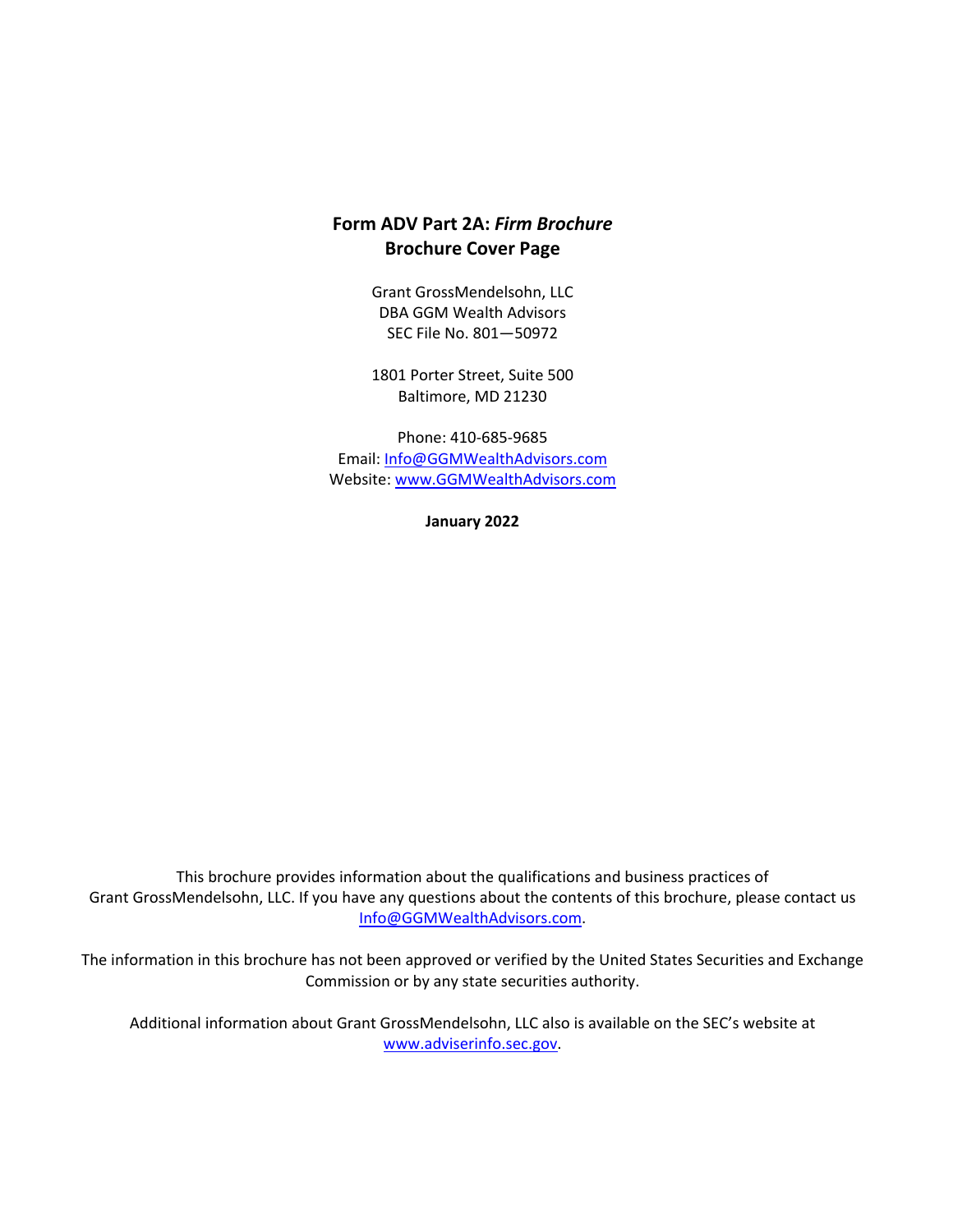# **Item 2 – Material Changes**

Since our last annual filing, dated March 2021, there have been no material changes made to this brochure.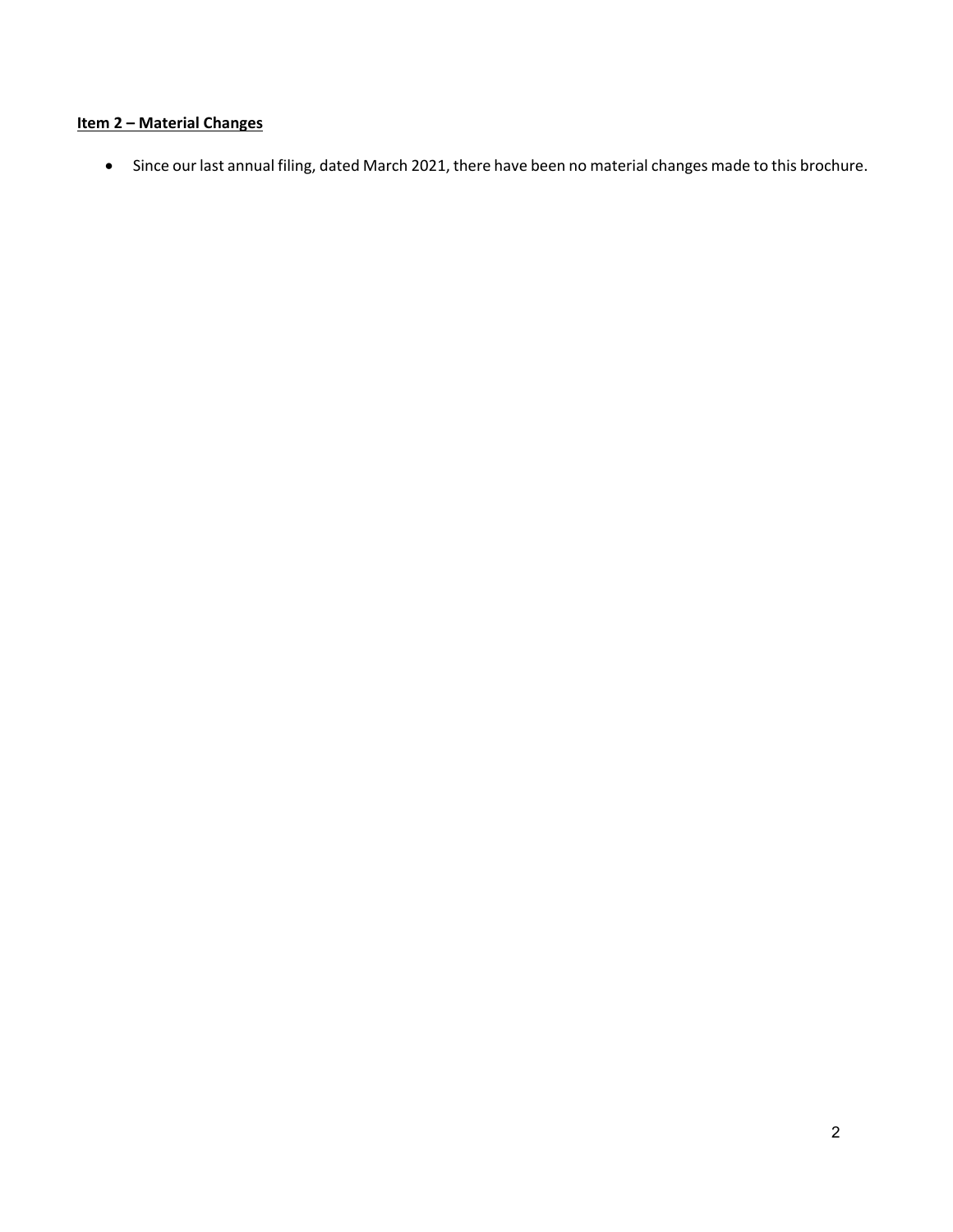# **Item 3 ‐ Table of Contents**

| Item 2 - Material Changes                                            | 2  |
|----------------------------------------------------------------------|----|
| Item 4 - Advisory Business                                           | 4  |
| Item 5 - Fees and Compensation                                       | 9  |
| Item 6 - Performance-Based Fees and Side-by-Side Management          | 10 |
| Item 7 - Types of Clients                                            | 10 |
| Item 8 - Methods of Analysis, Investment Strategies and Risk of Loss | 10 |
| Item 9 - Disciplinary Information                                    | 13 |
| Item 10 - Other Financial Industry Activities and Affiliations       | 13 |
| Item 11 - Code of Ethics                                             | 14 |
| Item 12 - Brokerage Practices                                        | 14 |
| Item 13 - Review of Accounts                                         | 17 |
| Item 14 - Client Referrals and Other Compensations                   | 18 |
| Item 15 - Custody                                                    | 18 |
| Item 16 - Investment Discretion                                      | 18 |
| Item 17 - Voting Client Securities                                   | 19 |
| Item 18 - Financial Information                                      | 19 |
| Supplement to Brochure: Advisor Profiles                             | 20 |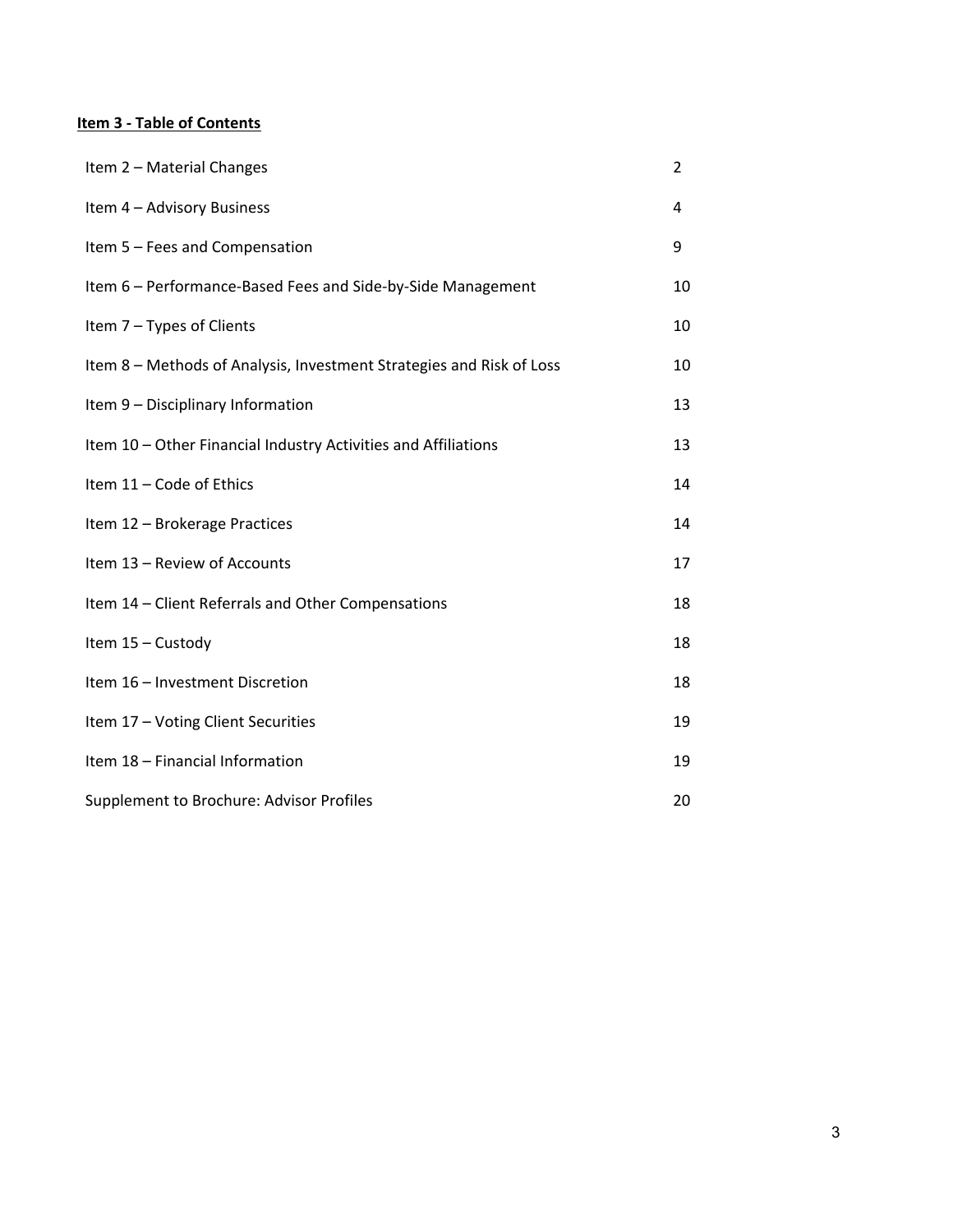### **Item 4 ‐ Advisory Business**

Grant/GrossMendelsohn, LLC ("GGM"), doing business under the name GGM Wealth Advisors, providesinvestment advisory services to individuals, employee benefit plans, trusts, estates, charitable organizations or other business entities. The firm was formed in 2000 when Gross Mendelsohn & Associates ("GMA"), a regional CPA and consulting firm, was admitted as a 50% equity owner to the predecessor firm, Grant Capital Management, LLC. GMA is the parent company of GGM.

### Asset Management Services

GGM provides its clients with investment advisory services ranging from discretionary comprehensive portfolio management to employee benefit plan and non‐discretionary investment advising. We recognize that each client's needs, constraints, preferences, and goals are unique. Accordingly, we strive to tailor our services and advice for each client on an individual basis, based upon needs and circumstances as determined at the time of the initial engagement and as modified from time to time.

Our investment advisory services may include:

- Establishing investment objectives and goals in close collaboration with a client, taking into consideration the client's needs/desires for a) long‐term capital appreciation b) income/cash flow c) capital preservation and d) risk tolerance.
- Ongoing asset review and management
- Portfolio analysis and quarterly performance reporting.
- Coordinating with client's legal, accounting, tax, and other advisors. (We do not, however, provide legal, tax or fund accounting advice.)
- Advising employee benefit plan sponsors on structure, model allocations and investment vehicles.
- Providing asset allocation advice.
- Analyzing risk exposures.
- Ongoing availability for questions on investment markets and strategies.

In connection with portfolio management services, we are available at a client's request and direction to provide modular components of financial planning that are specific and unique to a client's personal situation. Such services are considered ancillary to the management of the accounts but help us to understand the client's overall financial situation and to set financial objectives. When helping clients formulate an investment and financial plan, we can produce retirement projections and income-distribution projections.

Our portfolio management services involve providing clients with continuous and ongoing supervision over their specified accounts. Clients generally appoint our firm as the investment adviser of record on specified accounts (collectively, the "Account"). The Account consists only of separate account(s) held by qualified custodian(s) under the client's name. The qualified custodians maintain physical custody of all funds and securities of the Account, and the client retains all rights of ownership (e.g., right to withdraw securities or cash, exercise or delegate proxy voting and receive transaction confirmations) of the Account.

The Account is managed by GGM based on the client's financial situation, investment objectives, and risk tolerance. We actively monitor the Account and provide advice regarding buying, selling, reinvesting or holding securities, cash or other investments of the Account.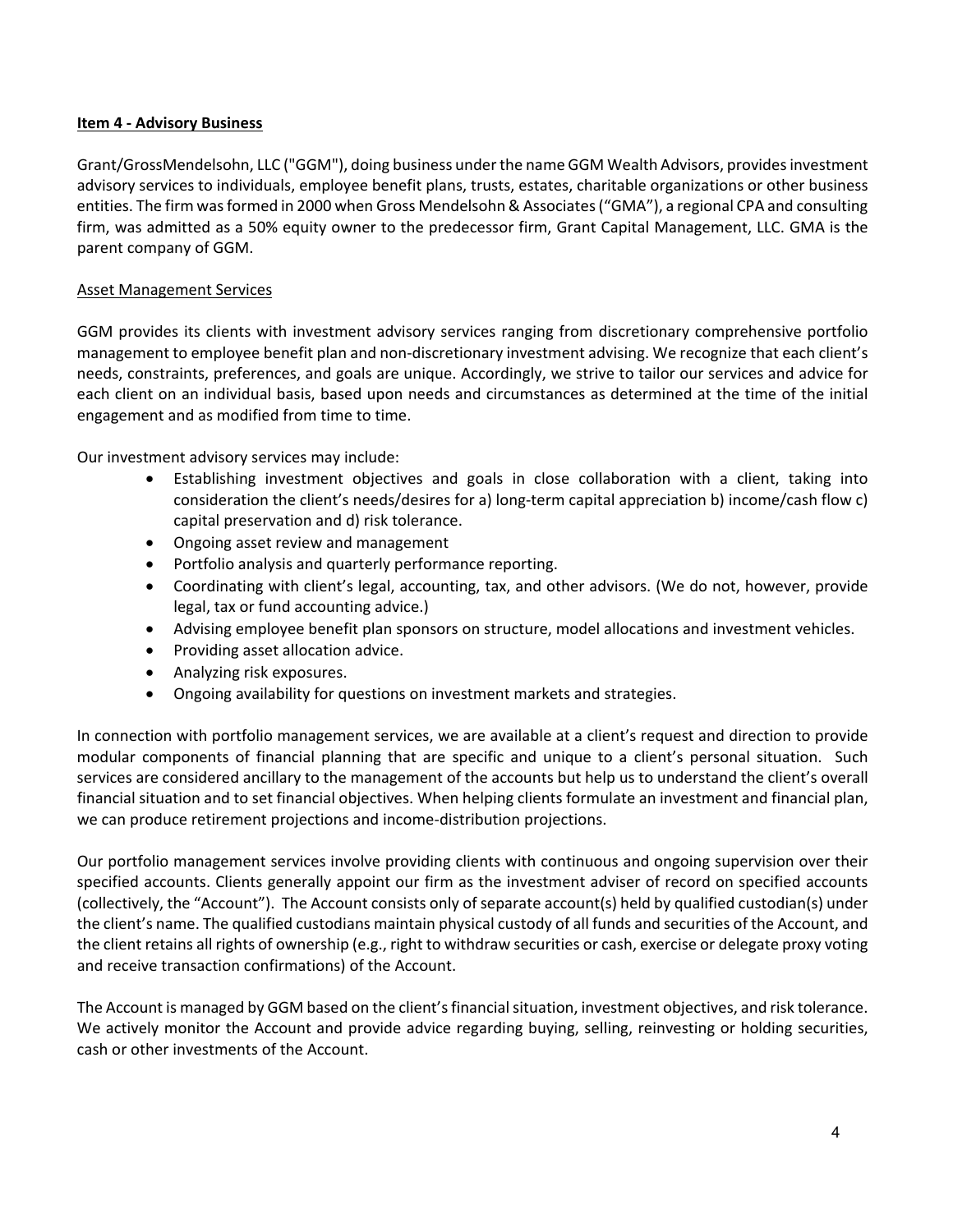We will need to obtain certain information from clients to determine their financial situation and investment objectives. Clients will be responsible for notifying us of any updates regarding their financial situation, risk tolerance or investment objective and whether they wish to impose or modify existing investment restrictions; however, we will contact clients at least annually to discuss any changes or updates regarding their financial situation, risk tolerance or investment objectives. We are always reasonably available to consult with clients relative to the status of their Account. Clients have the ability to impose reasonable restrictions on the management of their accounts, including the ability to instruct GGM not to purchase certain securities.

It is important that clients understand that GGM manages investments for other clients and can give them advice or take actions for them or for our personal accounts that is different from the advice we provide to you or actions taken for you. We are not obligated to buy, sell or recommend to clients any security or other investment that we buy, sell or recommend for any other clients or for our own accounts.

Conflicts can arise in the allocation of investment opportunities among accounts that we manage. GGM strives to allocate investment opportunities believed to be appropriate for your account(s) and other accounts advised by our firm among such accounts equitably and consistent with the best interests of all accounts involved. However, there can be no assurance that a particular investment opportunity that comes to our attention will be allocated in any particular manner. If GGM obtains material, non‐public information about a security or its issuer that we may not lawfully use or disclose, we have absolutely no obligation to disclose the information to any client or use it for any client's benefit.

Clients that determine to engage GGM on a non‐discretionary investment advisory basis must be willing to accept that GGM cannot effect any account transactions without obtaining prior consent to any such transaction(s) from the client. Thus, in the event of a market correction during which the client is unavailable, GGM will be unable to effect any account transactions (as it would for its discretionary clients) without first obtaining the client's consent.

The Advisers Act imposes a fiduciary duty on investment advisers, as such, GGM acts in a fiduciary capacity for all of its clients. As a fiduciary, GGM has a duty of utmost good faith to act solely in the best interests of each of our clients. This fiduciary duty is the core principle underlying our work and represents the expected basis of all of our dealings with our clients.

### *Selection of Sub‐Advisers*

GGM can provide client recommendations to utilize one or more specific sub‐adviser(s) (individually "Sub‐Adviser" and collectively "Sub‐Advisers") to manage the account or a portion of the assets of the account. When a Sub‐ Adviser is selected by a client, the Sub‐Adviser will have discretionary authority on your account to place trades and make changes to the account or the portion of your account the Sub-Adviser is authorized to manage.

GGM will conduct due diligence of any recommended Sub‐Adviser and monitor the performance of Sub‐Adviser with respect to the Sub‐Advisor's management of the designated assets of Account relative to appropriate peers and/or benchmarks.

GGM will be available to answer questions a client has regarding any portion of client's Account managed by a Sub‐ Adviser and will act as the communication conduit between Client and the Sub‐Adviser. The recommendation of Sub‐Advisers is done on a non‐discretionary basis with the specific terms outlined in your Advisory Agreement.

A complete description of the Sub‐Adviser's services, practices and fees will be disclosed in the Sub‐Adviser's Form ADV Part 2A that will be provided to client.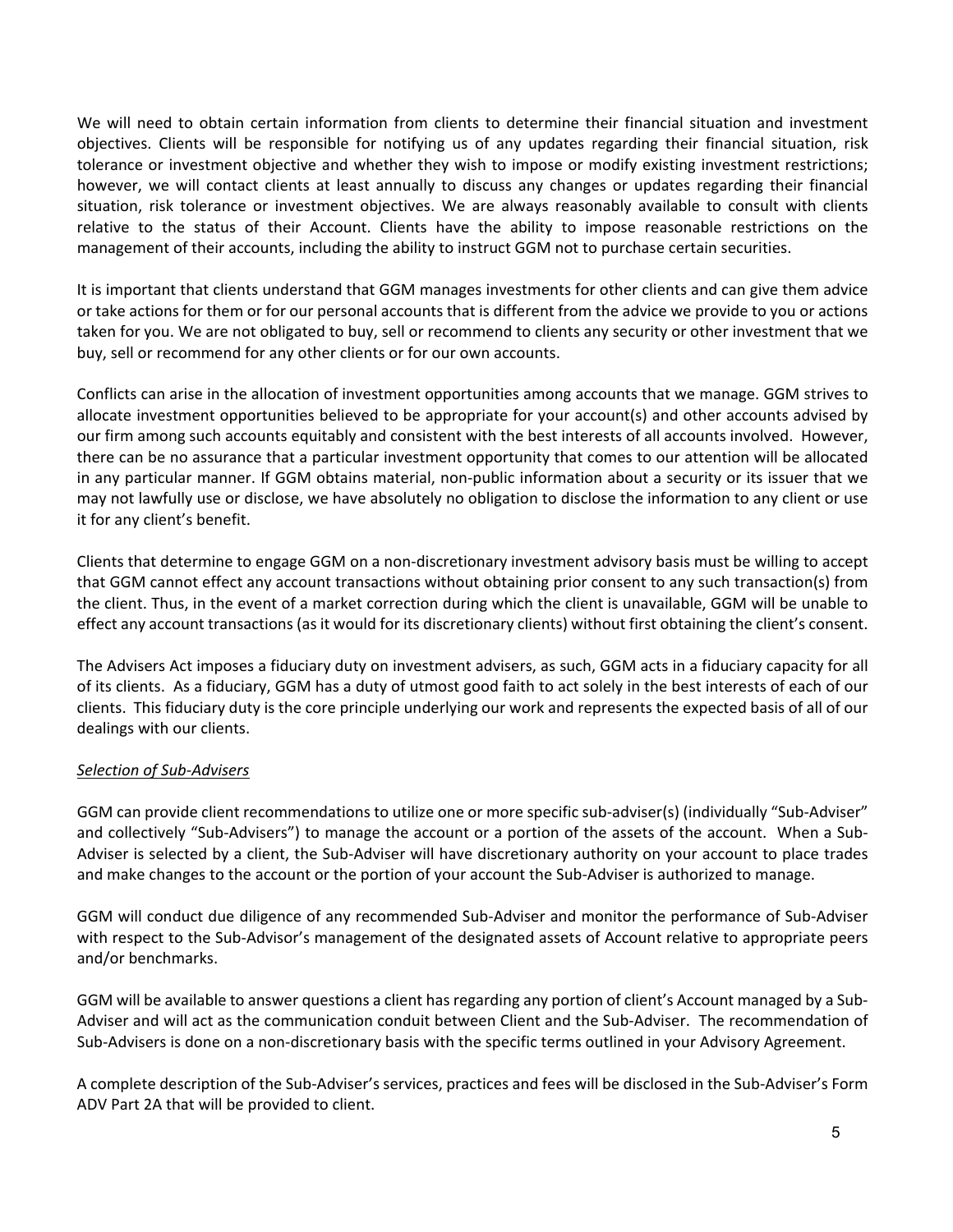## Types of Investments

Equity securities utilized for portfolio management are primarily open and closed‐end mutual funds and exchange traded funds (ETFs), although individual equities (stocks, preferred stocks, and convertible securities) may also be included. Inverse (short the market) ETFs may be employed as a "hedging" strategy on a selected basis. In addition to bond mutual funds, individual taxable and tax‐exempt (municipal) bonds may be utilized where appropriate. We also provide advice on Real Estate Investment Trusts (REITs) as well as private placements such as hedge funds, private equity funds and other, properly exempt from registration, limited offerings. Clients can restrict the use of certain securities or types of securities (e.g. options, futures contracts, commodity contracts or "sin" stocks). When open‐end mutual funds are selected, only "no‐load" funds or "load‐waived" funds are used. (Note: selected funds may require payment of a "transaction" fee payable to the custodian, Charles Schwab & Company.)

Individual bonds purchased on behalf of clients are delivered to clients at GGM's cost with no price markup. Transaction charges payable to Charles Schwab (currently \$25/trade for each client purchase) are charged to the client account. (See Brokerage Practices)

### Pension Consulting and Retirement Plan Services

GGM offers pension consulting and retirement plan services to retirement plan sponsors and to individual participants in retirement plans. For a corporate sponsor of a retirement plan, our retirement plan services can include, but are not limited to, the following services:

### Fiduciary Consulting Services

GGM provides the following Fiduciary Retirement Plan Consulting Services:

- Non-Discretionary Investment Advice. GGM will provide you with general, non-discretionary investment advice regarding assets classes and investment options.
- Investment Selection Services. GGM will provide you with recommendations of investment options consistent with ERISA section 404(c).
- Investment Due Diligence Review. GGM will provide you with periodic due diligence reviews of the Plan's reports, investment options and recommendations.
- Investment Monitoring. GGM will monitor investment options periodically for investment performance and consistency of fund management. GGM will make recommendations to maintain or remove and replace investment options.
- Default Investment Alternative Advice. GGM will provide you with non-discretionary investment advice to assist you with the development of qualified default investment alternative(s) ("QDIA"), as defined in DOL Reg. Section 2550.404c‐5(e)(4)(i), for participants who are automatically enrolled in the Plan or who otherwise fail to make an investment election. You will retain the sole responsibility to provide all notices to participants required under ERISA section 404(c)(5).

For Fiduciary Consulting Services, all recommendations of investment options and portfolios will be submitted to you for your ultimate approval or rejection. For retirement plan Fiduciary Consulting Services, the retirement plan sponsor client or the plan participant who elects to implement any recommendations made by us is solely responsible for implementing all transactions.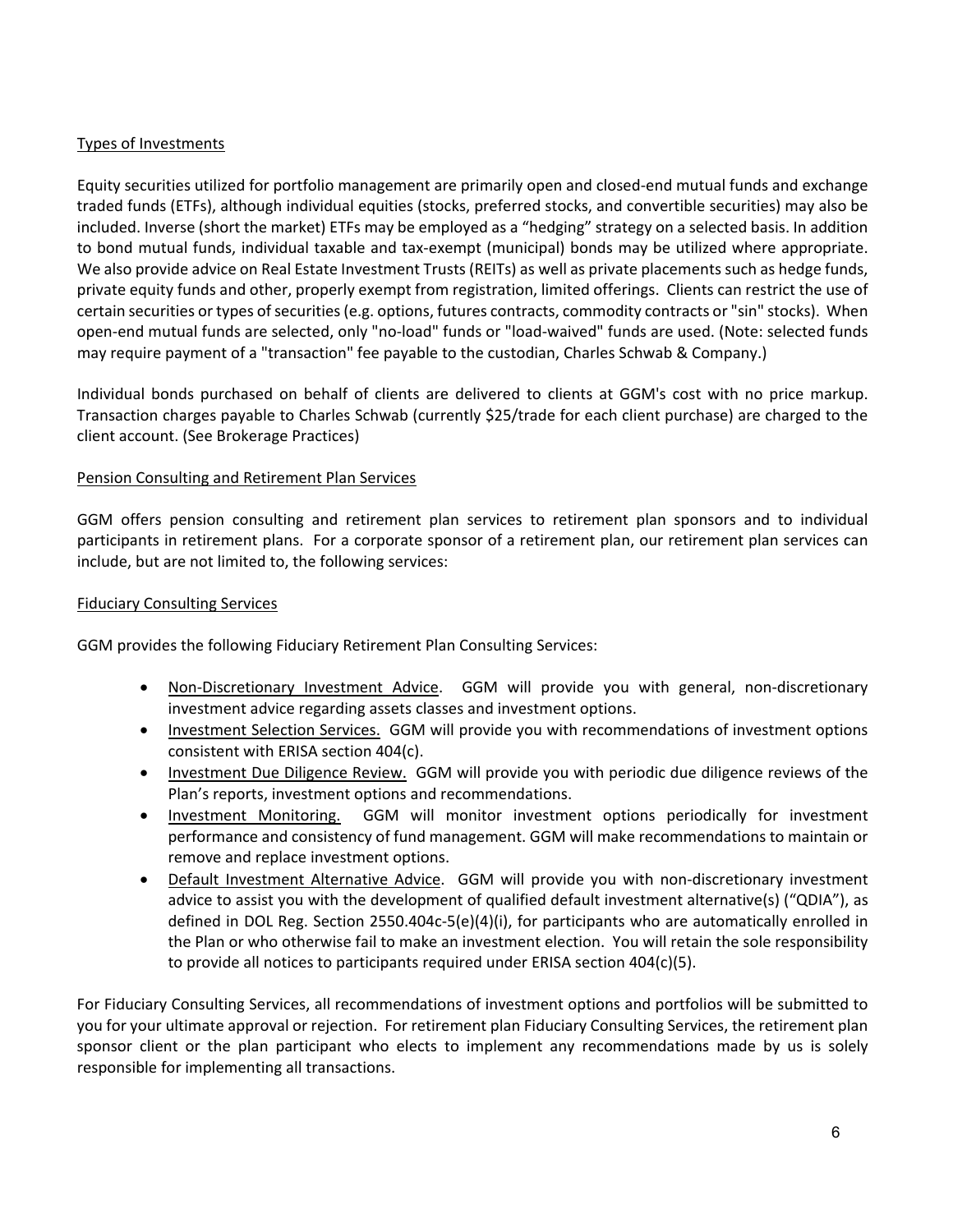Fiduciary Consulting Services are not management services, and GGM does not serve as administrator or trustee of the plan. GGM does not act as custodian for any client account or have access to client funds or securities (with the exception of, some accounts, having written authorization from the client to deduct our fees).

GGM acknowledgesthat in performing the Fiduciary Consulting Serviceslisted above that it is acting as a "fiduciary" as such term is defined under Section 3(21)(A)(ii) of Employee Retirement Income Security Act of 1974 ("ERISA") for purposes of providing non-discretionary investment advice only. GGM will act in a manner consistent with the requirements of a fiduciary under ERISA if, based upon the facts and circumstances, such services cause GGM to be a fiduciary as a matter of law. However, in providing the Fiduciary Consulting Services, GGM (a) has no responsibility and will not (i) exercise any discretionary authority or discretionary control respecting management of Client's retirement plan, (ii) exercise any authority or control respecting management or disposition of assets of Client'sretirement plan, or (iii) have any discretionary authority or discretionary responsibility in the administration of Client's retirement plan or the interpretation of Client's retirement plan documents, (b) is not an "investment manager" as defined in Section 3(38) of ERISA and does not have the power to manage, acquire or dispose of any plan assets, and (c) is not the "Administrator" of Client's retirement plan as defined in ERISA.

# Fiduciary Management Services

GGM provides clients with the following Fiduciary Retirement Plan Management Services:

- Discretionary Management Services. GGM will provide you with continuous and ongoing supervision over the designated retirement plan assets. GGM will actively monitor the designated retirement plan assets and provide advice regarding buying, selling, reinvesting or holding securities, cash or other investments of the Plan. We have discretionary authority to make all decisions to buy, sell or hold securities, cash or other investments for the designated retirement plan assets in our sole discretion without first consulting with you. We also have the power and authority to carry out these decisions by giving instructions, on your behalf, to brokers and dealers and the qualified custodian(s) of the Plan for our management of the designated retirement plan assets.
- Discretionary Investment Selection Services. GGM will monitor the investment options of the Plan and add or remove investment options for the Plan. GGM will have discretionary authority to make all decisions regarding the investment options that will be made available to Plan participants.
- Default Investment Alternative Management. GGM will develop and actively manage qualified default investment alternative(s) ("QDIA"), as defined in DOL Reg. Section 2550.404c‐5(e)(4)(i), for participants who are automatically enrolled in the Plan or who otherwise fail to make an investment election.

If you elect to utilize any of GGM's Fiduciary Management Services, then GGM will be acting as an Investment Manager to the Plan, as defined by ERISA section 3(38), with respect to our Fiduciary Management Services, and GGM hereby acknowledges that it is a fiduciary with respect to its Fiduciary Management Services.

# Non‐Fiduciary Services

Although an investment adviser is considered a fiduciary under the Investment Advisers Act of 1940 and required to meet the fiduciary duties as defined by the Advisers Act, the services listed here as non-fiduciary should not be considered fiduciary services for the purposes of ERISA since Advisor is not acting as a fiduciary to the Plan as the term "fiduciary" is defined in Section 3(21)(A)(ii) of ERISA. The exact suite of services provided to a client will be listed and detailed in the Qualified Retirement Plan Agreement.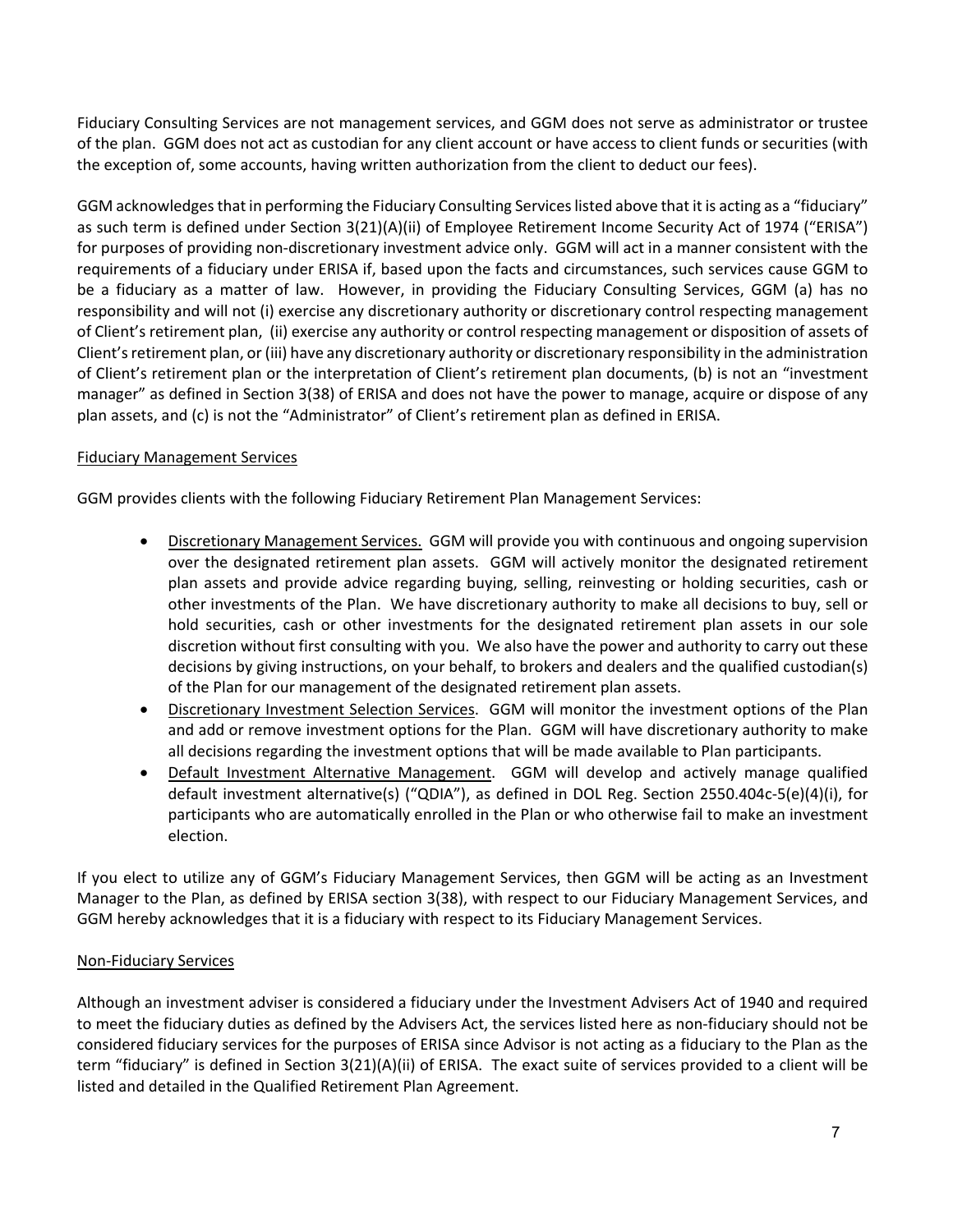GGM provides clients with the following Non-Fiduciary Retirement Plan Consulting Services:

- Participant Education. GGM will provide education services to Plan participants about general investment principles and the investment alternatives available under the Plan. GGM's assistance in participant investment education will be consistent with and within the scope of DOL Interpretive Bulletin 96‐1. Education presentations will not take into account the individual circumstances of each participant and individual recommendations will not be provided unless otherwise agreed upon. Plan participants are responsible for implementing transactions in their own accounts.
- Participant Enrollment. GGM will assist you with group enrollment meetings designed to increase retirement plan participation among employees and investment and financial understanding by the employees.
- Due Diligence Review. GGM will provide you with periodic due diligence reviews of your Plan's fees and expenses and your Plan's service providers.

Securities and other types of investments all bear different types and levels of risk. Those risks are typically discussed with clients in defining the investment policies and objectives that will guide investment decisions for their qualified plan accounts. Upon request, as part of our retirement plan services, we can discuss those investments and investment strategies that we believe may tend to reduce these risks for a particular client's circumstances and plan participants.

Clients and plan participants must realize that obtaining higher rates of return on investments entails accepting higher levels of risk. Based upon discussions with the client, we will attempt to identify the balance of risks and rewards that is appropriate and comfortable for the client and other employees. It is still the clients' responsibility to ask questions if the client does not fully understand the risks associated with any investment. All plan participants are strongly encouraged to read prospectuses, when applicable, and ask questions prior to investing.

We strive to render our best judgment for clients. Still, GGM cannot assure that investments will be profitable or assure that no losses will occur in their portfolios. Past performance is an important consideration with respect to any investment or investment advisor, but it is not necessarily an accurate predictor of future performance.

GGM will disclose, to the extent required by ERISA Regulation Section 2550.408b-2(c), to you any change to the information that we are required to disclose under ERISA Regulation Section 2550.408b-2(c)(1)(iv) as soon as practicable, but no later than sixty (60) days from the date on which we are informed of the change (unless such disclosure is precluded due to extraordinary circumstances beyond our control, in which case the information will be disclose as soon as practicable).

In accordance with ERISA Regulation Section 2550.408b-2(c)(vi)(A), we will disclose within thirty (30) days following receipt of a written request from the responsible plan fiduciary or Plan Administrator (unless such disclose is precluded due to extraordinary circumstances beyond our control, in which case the information will be disclosed as soon as practicable) all information related to the Qualified Retirement Plan Agreement and any compensation or fees received in connection with the Agreement that is required for the Plan to comply with the reporting and disclosure requirements of Title 1 of ERISA and the regulations, forms and schedules issued thereunder.

If we make an unintentional error or omission in disclosing the information required under ERISA Regulation Section 2550.408b-2(c)(1)(iv) or (vi), we will disclose to you the correct information as soon as practicable, but no later than thirty (30) days from the date on which we learns of such error or omission.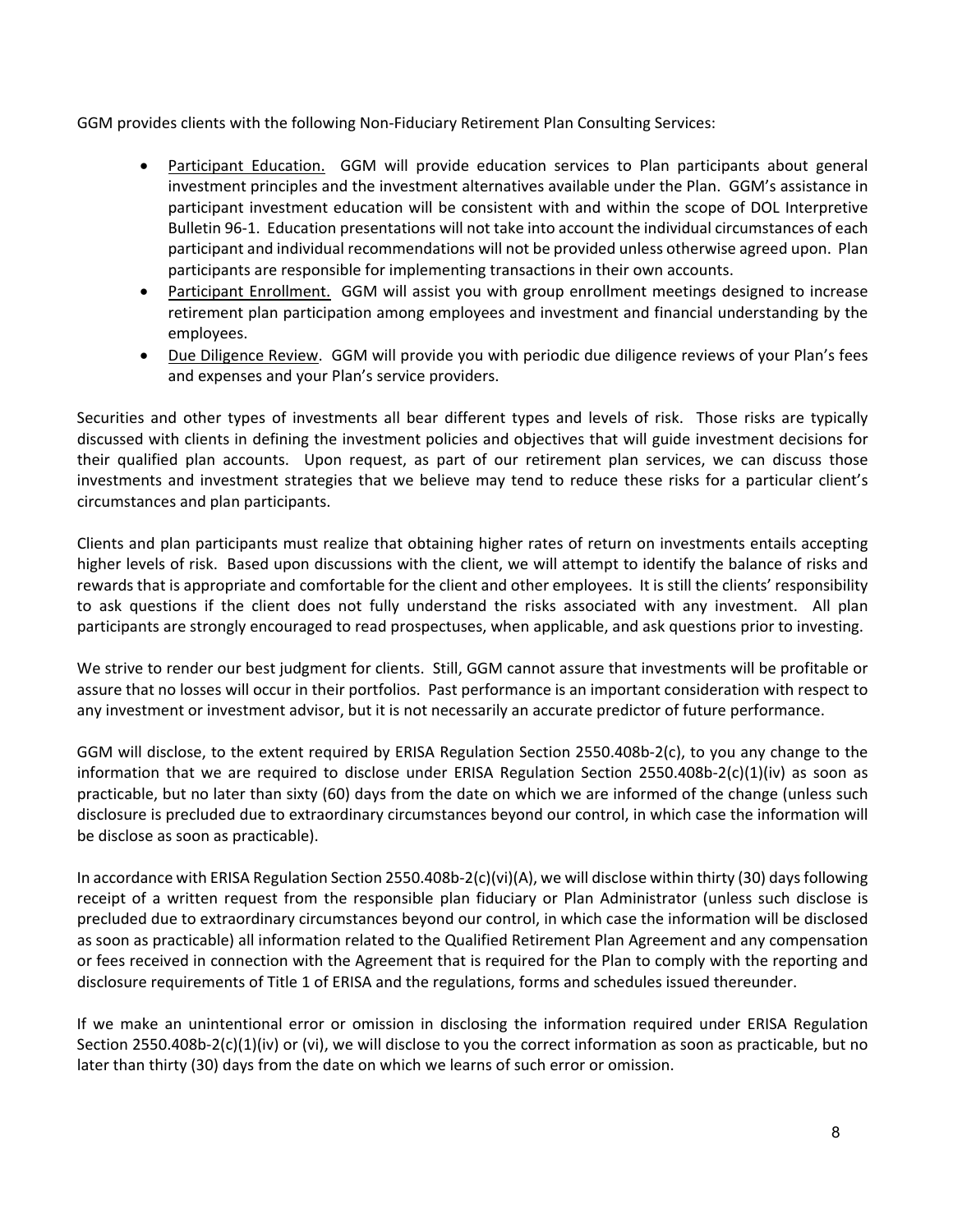### Regulatory Assets Under Management

As of December 31, 2021, GGM managed \$430,951,820 on a discretionary basis and \$27,867,314 on a non‐ discretionary basis.

### **Item 5 ‐ Fees and Compensation**

Compensation for GGM's advisory services is fee‐only based on a percentage of assets under management and can vary depending on the client relationship, investment mix and complexity of the engagement. The following are our standard fee schedules provided for illustrative purposes. Each client's fee will be detailed in their agreement for services and can be lower than the fee listed below.

Wealth Management Assets \$0‐\$1M 1.00%  $$1M-\$3M$   $0.75\%$ 

| \$3M-\$5M  | 0.50% |
|------------|-------|
| \$5M-\$10M | 0.35% |
| +\$10M     | 0.25% |
|            |       |

Note: Fee decreases are incremental

| .50%       |
|------------|
| .45%       |
| .40%       |
| .35%       |
| .30%       |
| .25%       |
| .20%       |
| Negotiable |
|            |

Note: Assets charged quarterly to participant accounts unless otherwise instructed by employer

| Outsourced Chief Investment Officer (OCIO) Assets |            |
|---------------------------------------------------|------------|
| \$0-\$1M                                          | .35%       |
| \$1M-\$5M                                         | .25%       |
| \$5M-\$10M                                        | .15%       |
| \$10M-\$15M                                       | .10%       |
| $+515M$                                           | Negotiable |

Fees are computed on the basis of assets valued on the last business day of the prior quarter for each calendar quarter and 25% of such fee shall be paid to the Advisor by the 10th business day of the current quarter for services to be rendered during such quarter. An invoice showing the account balance, the percentage rate and the fee due is included in the quarterly review package provided to each client. For that portion of a client's account that is invested in mutual funds or exchange traded funds, the client will (as a shareholder of such mutual fund or exchange traded fund) bear a proportionate share of the fund's operating expenses, including management fees that are paid to the fund's investment advisor. GGM has no financial interest in such payments.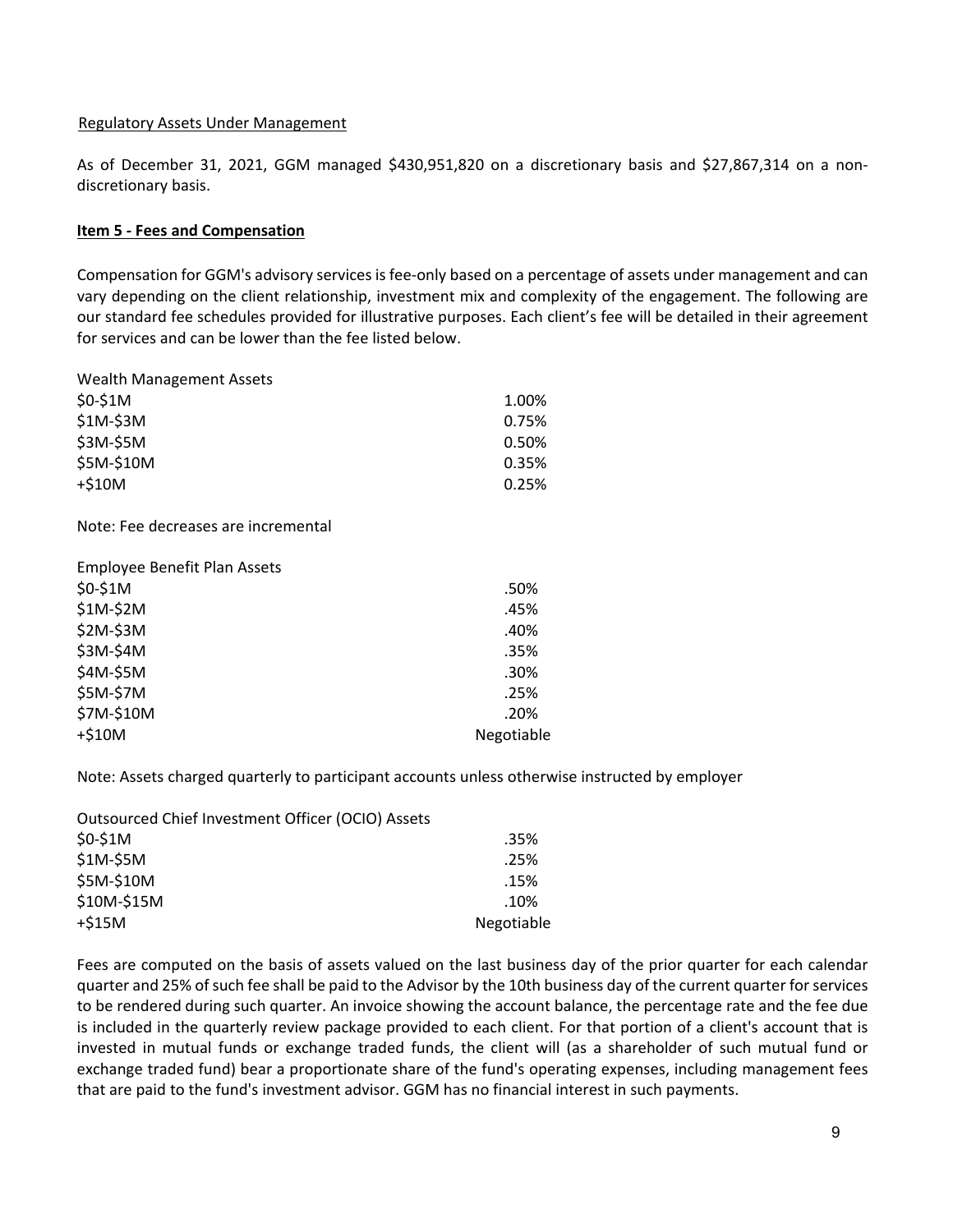Investment agreements between GGM and its clients can be terminated at any time upon written notice by either party. Fees are prorated to the date of termination and any unearned portion of the prepaid fees are refunded to the client.

During the initial quarter of management services, fees shall be prorated according to the time frame and account balance(s) under management. Such pro ration calculation shall be reflected on the billing invoice.

Investment advisory fees incurred by a client will increase when a client elects to use Sub‐Adviser(s). If any portion of the client's assets are managed by Sub‐Adviser(s), Sub‐Adviser(s) will charge a management fee in addition to GGM' fees. Those fees are outlined in the Sub‐Adviser(s) Management Agreement and can vary widely depending on the asset class and strategy.

The total fee incurred by clients in our program will not exceed 1.75% annually. The total fee charged by Sub‐ Adviser(s) will range between 0.16% and 0.75% depending on the asset class and strategy utilized. Therefore, the total fee (GGM's fee plus Sub‐Adviser fees) will not exceed 1.75% of total assets under management.

### **Item 6 ‐ Performance‐Based Fees and Side‐By‐Side Management**

- 1. GGM does not accept performance based fees ‐ that is fees based on a share of capital gains on or capital appreciation of client assets.
- 2. GGM does not provide management services on either an hourly or flat fee basis.

### **Item 7 ‐ Types of Clients**

GGM provides investment advisory services to individuals, corporations, employee benefit plans, trusts, estates, charitable organizations or other business entities. Minimum account size is normally \$250k but can be waived on an individual case basis. All clients are required to execute an agreement for services in order to establish a client arrangement with GGM.

#### **Item 8 ‐ Methods of Analysis, Investment Strategies and Risk of Loss**

GGM's methods of analysis include the following:

- 1. Evaluating secular and cyclical economic trends
- 2. Performing fundamental equity research
- 3. Employing technical or charting indicators
- 4. Analyzing and implementing asset allocation/diversification strategies
- 5. Reviewing mutual fund performance along with qualitative and quantitative information

The sources of information GGM uses include:

- 1. Financial print and electronic media including newspapers, magazines, and internet‐based providers
- 2. Research materials prepared by others including fund and security (e.g. ETF) sponsors
- 3. Corporate rating services
- 4. Timing services
- 5. Annual reports, prospectuses, filings with the SEC
- 6. Company press releases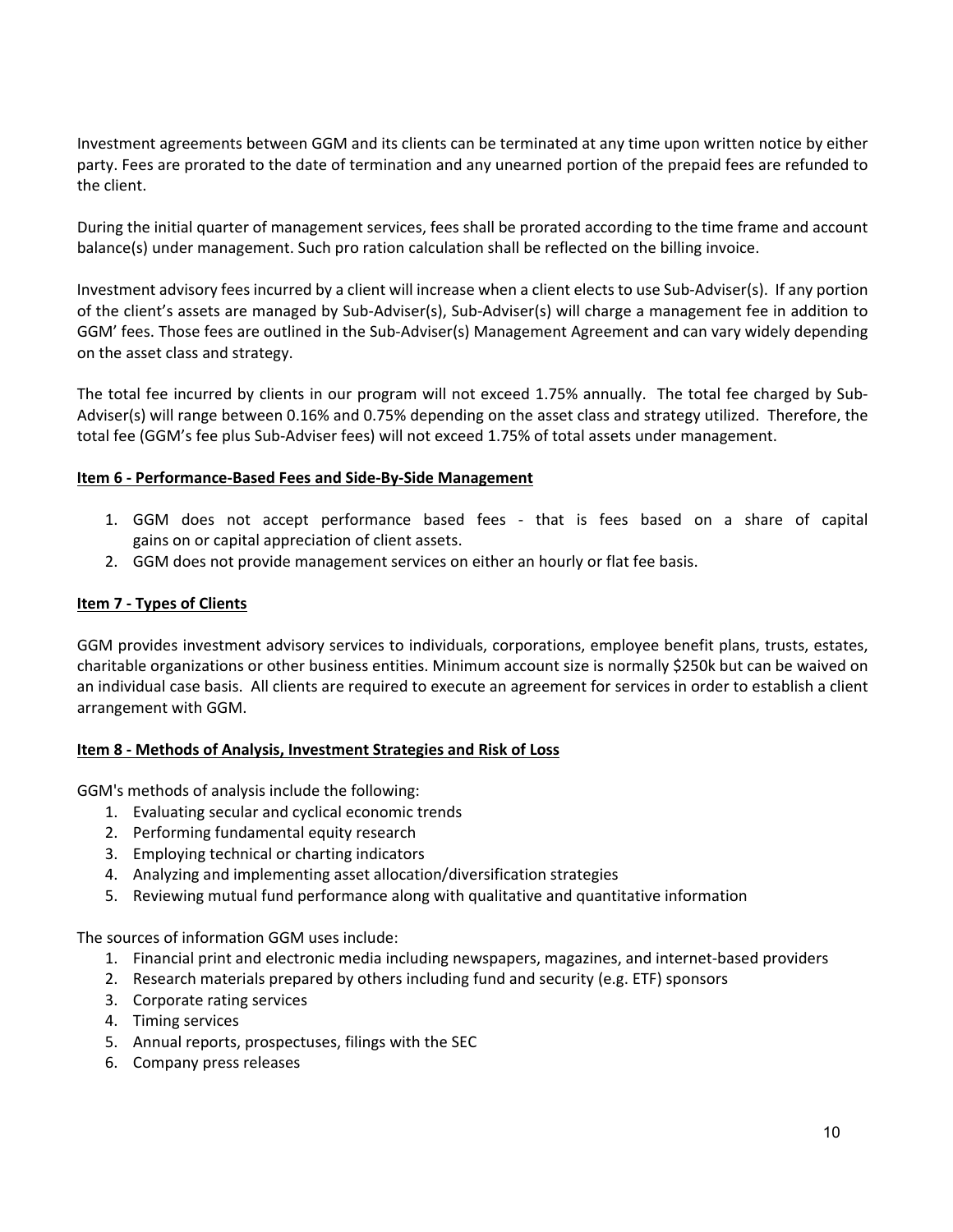The strategies used by GGM to implement investment portfolios are generally diversified among equity market capitalization (large, mid, small-cap) and investment styles ("growth" and "value"). Each client's objectives and "risk tolerance" will be used to establish the asset allocation (the mix between stocks, bonds and cash), as well as the characteristics of the component securities (e.g. core "blue‐chip" equities vs. micro‐cap stocks or emerging market equity exposure). Similarly, the structure of fixed income allocations will vary as to the allocations to investment grade (BBB rated and above), high‐yield ("junk bond"), specialty, and foreign (non‐dollar) securities.

### Risk of Methods of Analysis

The risk of fundamental analysis is that information obtained may be incorrect and the analysis may not provide an accurate estimate of earnings, which may be the basis for a stock's value. If securities prices adjust rapidly to new information, utilizing fundamental analysis may not result in favorable performance.

The risk of buying and selling securities based on technical analysis is that charts may not accurately predict future price movements. Current prices of securities may reflect all information known about the security and day‐to‐day changes in market prices of securities may follow random patterns and may not be predictable with any reliable degree of accuracy.

We may use short-term trading (in general, selling securities within 30 days of purchasing the same securities) as an investment strategy when managing your accounts. Sort‐term trading is not a fundamental part of our overall strategy, but we may use this strategy occasionally when we determine that it is suitable given your stated investment objectives and tolerance for risk.

We may use investment strategies that involve buying and selling securities frequently in an effort to capture significant market gains and avoid significant losses during a volatile market. However, frequent trading can negatively affect investment performance, particularly through increased transactional costs and taxes.

### Risk of Loss

The following risk factors are not intended to be a full or complete listing of all the risks involved in investing, and clients should engage in their own evaluation of such risks.

Investing in securities involves the risk of loss due to changes in the investment environment, individual corporate performance, shifts in interest rates, currency fluctuations (in the case of non‐dollar equity or bond exposure) or other unanticipated non‐market events. Unexpected volatility or illiquidity in the markets could cause clients to incur losses.

While GGM works with its clients to determine appropriate asset allocations that are consistent with their objectives and risk tolerance, there is no assurance that these objectives will be met. Past performance is not a guarantee of future results. There can be no assurance that clients will not incur losses, and clients should be prepared to accept losses as part of their investment program. There are certain additional risks associated with investing in securities through our investment management program, as described below:

- Market Risk Either the stock market as a whole, or the value of an individual company, goes down resulting in a decrease in the value of client investments. This is also referred to as systemic risk.
- Equity (stock) market risk Common stocks are susceptible to general stock market fluctuations and to volatile increases and decreases in value as market confidence in and perceptions of their issuers change. If you held common stock, or common stock equivalents, of any given issuer, you would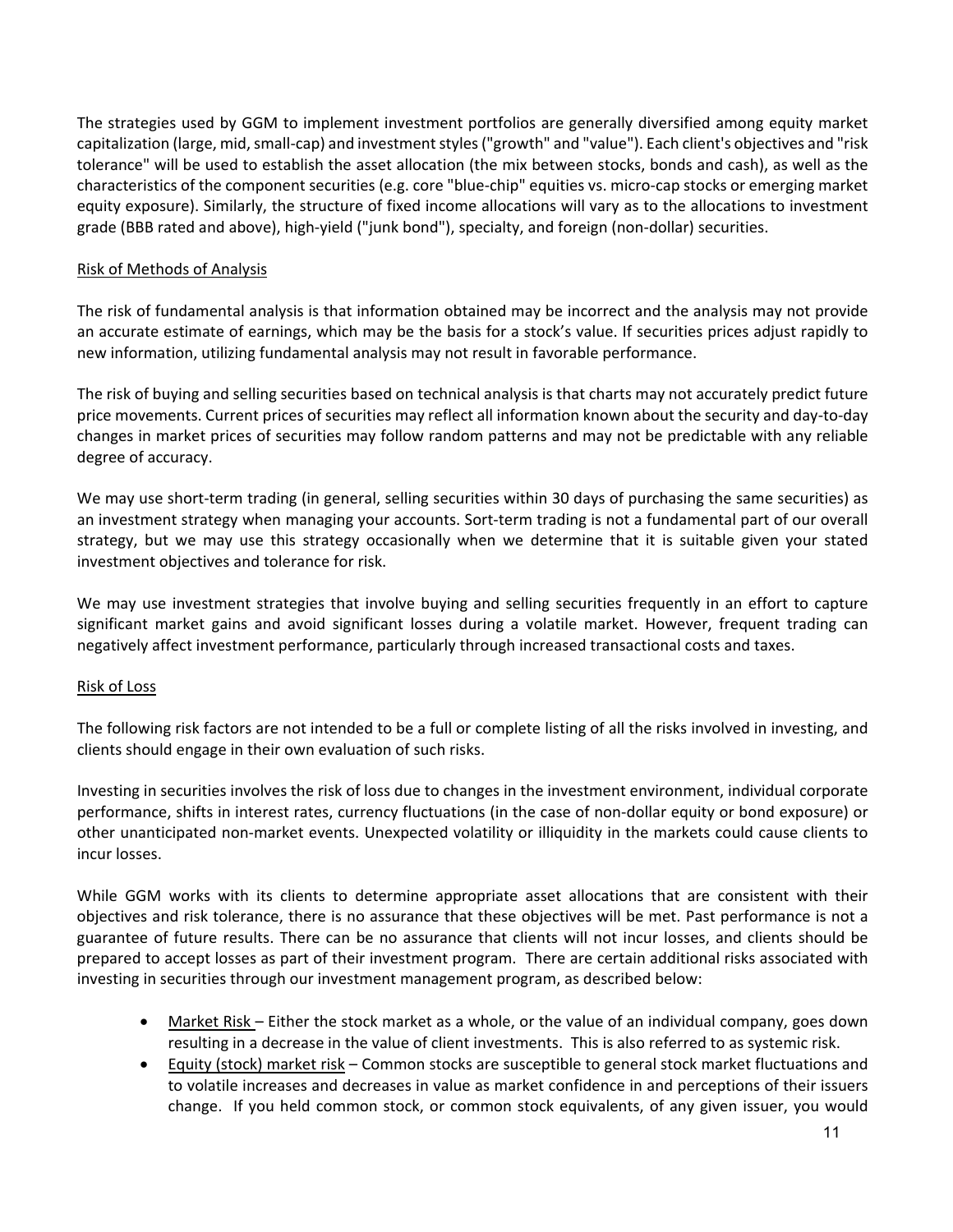generally be exposed to greater risk than if you held preferred stocks and debt obligations of the issuer.

- Company Risk. When investing in stock positions, there is always a certain level of company or industry specific risk that is inherent in each investment. This is also referred to as unsystematic risk and can be reduced through appropriate diversification. There is the risk that the company will perform poorly or have its value reduced based on factors specific to the company or its industry. For example, if a company's employees go on strike or the company receives unfavorable media attention for its actions, the value of the company may be reduced.
- Fixed Income Risk. When investing in bonds, there is the risk that the issuer will default on the bond and be unable to make payments. Further, individuals who depend on set amounts of periodically paid income face the risk that inflation will erode their spending power. Fixed-income investors receive set, regular payments that face the same inflation risk.
- ETF and Mutual Fund Risk When investing in an ETF or mutual fund, you will bear additional expenses based on your pro rata share of the ETF's or mutual fund's operating expenses, including the potential duplication of management fees. The risk of owning an ETF or mutual fund generally reflects the risks of owning the underlying securities the ETF or mutual fund holds. You will also incur brokerage costs when purchasing ETFs.
- Management Risk Your investment with our firm varies with the success and failure of our investment strategies, research, analysis and determination of portfolio securities. If our investment strategies do not produce the expected returns, the value of the investment will decrease.
- Real Estate Ownership including REITS ‐ Investments will be subject to the risks generally inherent to the ownership of real property and loans, including: uncertainty of cash flow to meet fixed and other obligations; uncertainty in capital markets as it relates to both procurements of equity and debt; adverse changes in local market conditions, population trends, neighborhood values, community conditions, general economic conditions, local employment conditions, interest rates, and real estate tax rates; changes in fiscal policies; changes in applicable laws and regulations (including tax laws); uninsured losses; delays in foreclosure; borrower bankruptcy and related legal expenses; and other risksthat are beyond the control of GGM. There can be no assurance of profitable operations because the cost of owning the properties may exceed the income produced, particularly since certain expenses related to real estate and its ownership, such as property taxes, utility costs, maintenance costs and insurance, tend to increase over time and are largely beyond the control of the owner. Moreover, although insurance is expected to be obtained to cover most casualty losses and general liability arising from the properties, no insurance will be available to cover cash deficits from ongoing operations.
- Risks of Private Placements ‐ A security exempt from registering with the U.S. Securities and Exchange Commission and state securities regulator is often referred to as a private placement or unregistered offering (i.e. "Reg. D" offering).
	- o Only an "accredited" investor should invest in a private placement offering. To qualify as "accredited" investor, the investor must (a) have a net worth (not including primary residence) of at least \$1 million, or (b) have an income exceeding \$200,000 in each of the 2 most recent years or joint income with a spouse exceeding \$300,000 for those years and a reasonable expectation of the same income level in the current year.
	- o Private placement offerings often are speculative, high risk and illiquid investments. An investor can lose his or her entire investment in a private placement offering.
	- $\circ$  Private placement offerings are not subject to same laws and regulations, which are designed to protect investors, as registered securities offerings.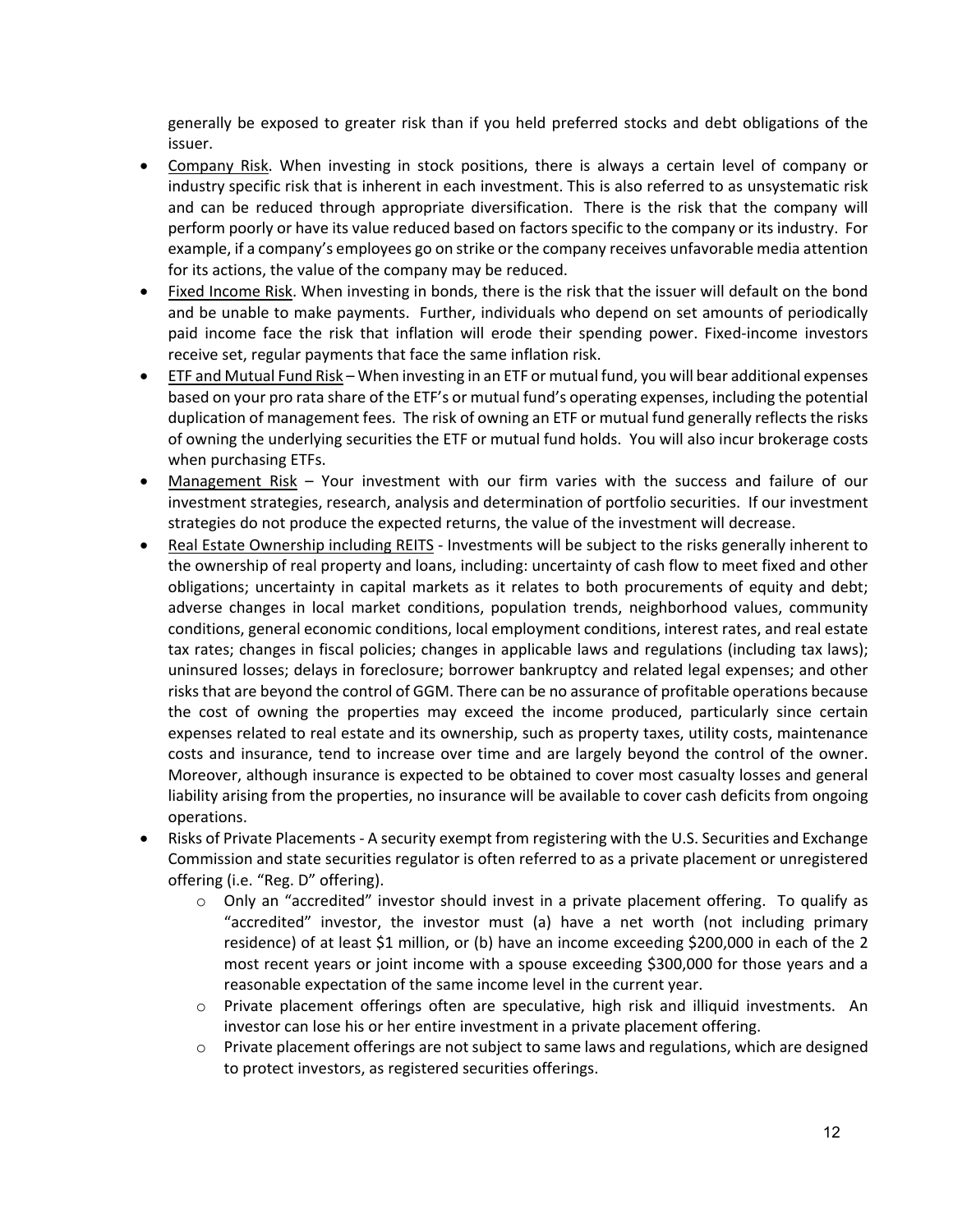- $\circ$  Private placement offerings have not been reviewed by a regulator to make sure risks associated with the risks of private placement investment have been adequately disclosed to prospective investors.
- o Private placement offerings often project higher rates of return, but this is typically because the risks of the underlying the private placement investment are also higher.
- $\circ$  Private placement offerings are generally illiquid, meaning there are limited opportunities to resell the underlying security of the private placement. Therefore, an investor may be forced to hold the private placement security indefinitely.
- $\circ$  Investors in a private placement offering are usually provided with less disclosure information than they would receive in a public securities offering. Consequently, investors know much less about the private placement investment and the people behind it.
- $\circ$  Private placement offerings have been used by fraudsters in the past, and consequently private placement offerings are one of the most frequent sources of enforcement cases conducted by state securities regulators. It may be very difficult or impossible for an investor in a private placement offering to recover the money invested from the sponsor of the private placement offering if such offering turns out to be fraudulent.
- $\circ$  Before investing in a private placement offering, an investor should carefully read and fully understand the subscription agreement and the offering memorandum/private placement memorandum.
- o For additional details about private placement offerings and red flags associated with such offerings, please visit http://www.sec.gov/oiea/investor‐alerts‐ bulletins/ib\_privateplacements.html#.VDane410yUk
- Inverse ETF Risk Investment adviser representatives of GGM can recommend that clients of GGM invest in an inverse ETF during the course of asset management or investment consulting services provided by GGM. The risks involved in purchasing an inverse ETF are significant and include low performance and loss of capital, especially in times of market volatility.

GGM has adopted policies and procedures to mitigate the risk that GGM or its investment adviser representatives will recommend an inverse ETF when such a recommendation is contrary to a client's best interest. Investment adviser representatives of GGM are required to thoroughly document the reasons underlying any recommendation that a client purchase an inverse ETF.

- $\circ$  Clients need to understand that an inverse ETF will not replicate the market gains or losses of the ETF it is designed to track and is not guaranteed to produce positive returnsfor the client's account.
- o Clients need to understand that an inverse ETF may result in higher costs to the client than a traditional ETF.

# **Item 9 ‐ Disciplinary Information**

GGM has not been and is not the subject of either legal or disciplinary actions.

### **Item 10 ‐ Other Financial Industry Activities and Affiliations**

GGM is affiliated with Gross Mendelsohn & Associates (See Advisory Business). Because GMA has an equity ownership in GGM, referrals of clients to GGM for investment advisory services could be deemed a conflict of interest. However, this relationship is fully disclosed to all clients and prospective clients and GMA receives no compensation for referrals. Clients are never obligated or required to utilize the accounting and consulting services of GMA.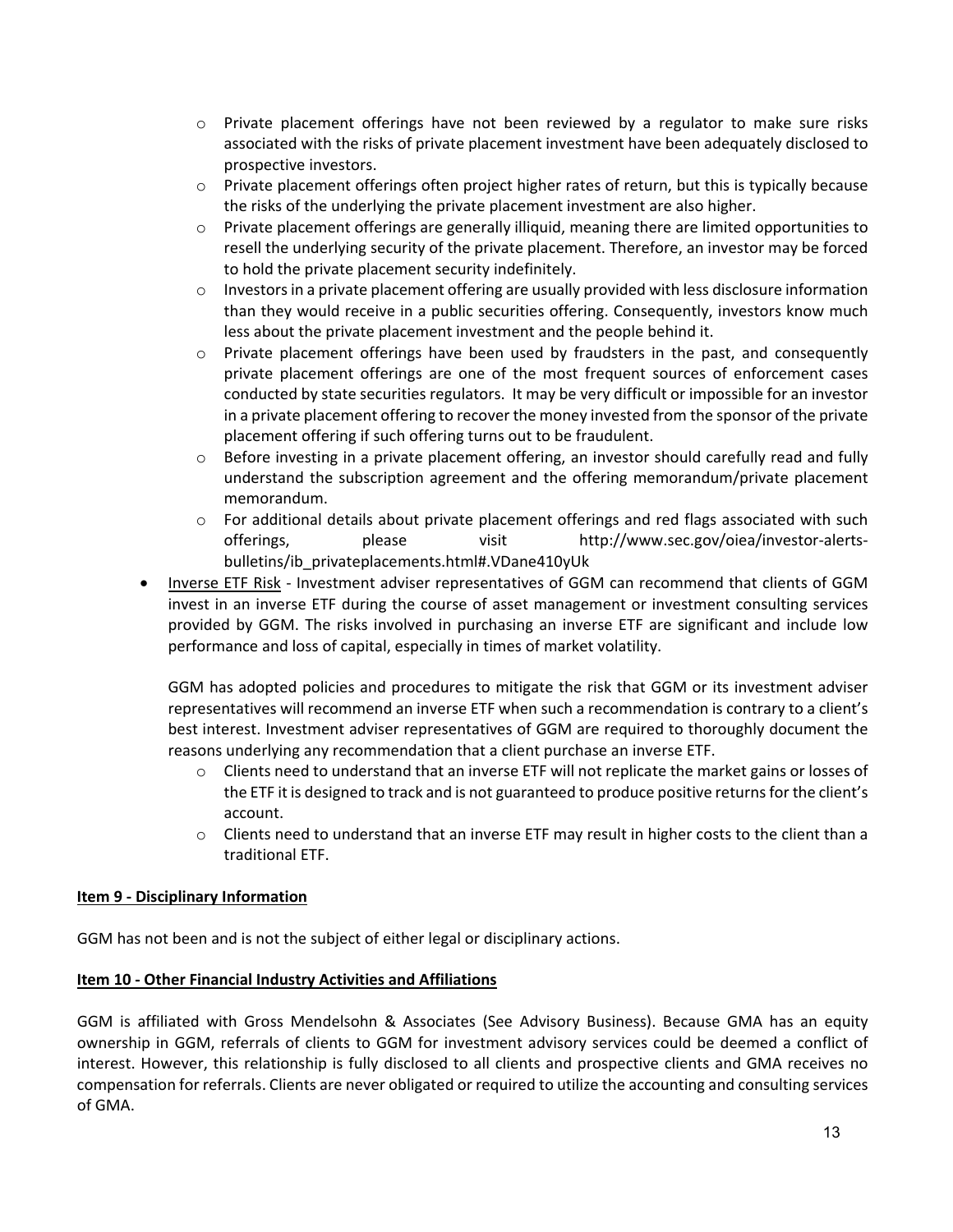### *Sub‐Advisors*

As described in *Item 4 – Advisory Business* and *Item 5 – Fees and Compensation*, GGM can select independent, investment advisers to serve as sub‐advisors. We do not compensate sub‐advisers for client referrals nor do sub‐ advisers compensate our firm for client referrals. Please refer to the previous disclosures in Item 4 and Item 5 regarding our use of sub‐advisers.

### **Item 11 ‐ Code of Ethics, Participation or Interest in Client Transactions and Personal Trading**

GGM operates under a Code of Ethics adopted pursuant to SEC rule 204A‐1. A copy of the GGM Code of Ethics will be provided to any client or prospective client upon request. Employees of GGM will, from time to time, purchase or sell securities that are also purchased or sold on behalf of clients. For example, GGM may execute a block buy or sell trade of an ETF widely held among its clients as well as one or more employees. In order to mitigate this conflict of interest, all such trades executed on the same day are processed in the GGM Master Account (at Charles Schwab & Company) and allocated to the various accounts at the end of the day. Thus, all purchasers/sellers receive identical pricing.

# **Item 12 ‐ Brokerage Practices**

### The Custodian and Brokers Used by GGM

Client assets must be maintained in an account at a "qualified custodian," generally a broker‐dealer or bank. GGM recommends that our clients use Charles Schwab & Co., Inc. (Schwab), a registered broker‐dealer, member SIPC, as the qualified custodian of all actively managed accounts. GGM monitors client accounts such as active 401(k) accounts that must be maintained with the employer's custodian. GGM is independently owned and operated and is not affiliated with Schwab. Schwab holds client assets in a brokerage account and buys and sells securities when GGM instructs them to. While we recommend that clients use Schwab as custodian/broker, each client will decide whether to do so and will open their account with Schwab by entering into an account agreement directly with them. GGM does not open accounts for clients, although we assist in doing so. Even though client accounts are maintained at Schwab, GGM can still use other brokers to execute trades for client accounts. (see Brokerage and Custody Costs). Note: Not all advisors require their clients to use a particular broker‐dealer or other custodian selected by the advisor. Clients directing the use of a particular broker/dealer or other custodian must understand that we may not be able to obtain the best prices and execution for the transaction. Under a client‐directed brokerage arrangement, clients may receive less favorable prices than would otherwise be the case if the client had not designated a particular broker/dealer or custodian. Directed brokerage account trades are generally placed by GGM after effecting trades for other clients of GGM. In the event that a client directs GGM to use a particular broker or dealer, GGM may not be authorized to negotiate transaction costs and may be unable to obtain volume discounts or best execution. In addition, under these circumstances a disparity in transaction costs may exist between the transactions charged to clients who direct GGM to use a particular broker or dealer versus clients who do not direct the use of a particular broker or dealer.

Custody of employee benefit plan assets are with MG Trust Company or Charles Schwab & Co., Inc. Plan administration is handled by a separate contract between the Third Party Administrator, Prime Benefits, LLC, and the plan sponsor. Prime Benefits performs all reporting and is compensated directly by the plan sponsor. GGM is not affiliated with Prime Benefits and receives no compensation other than the management fee paid through the TPA.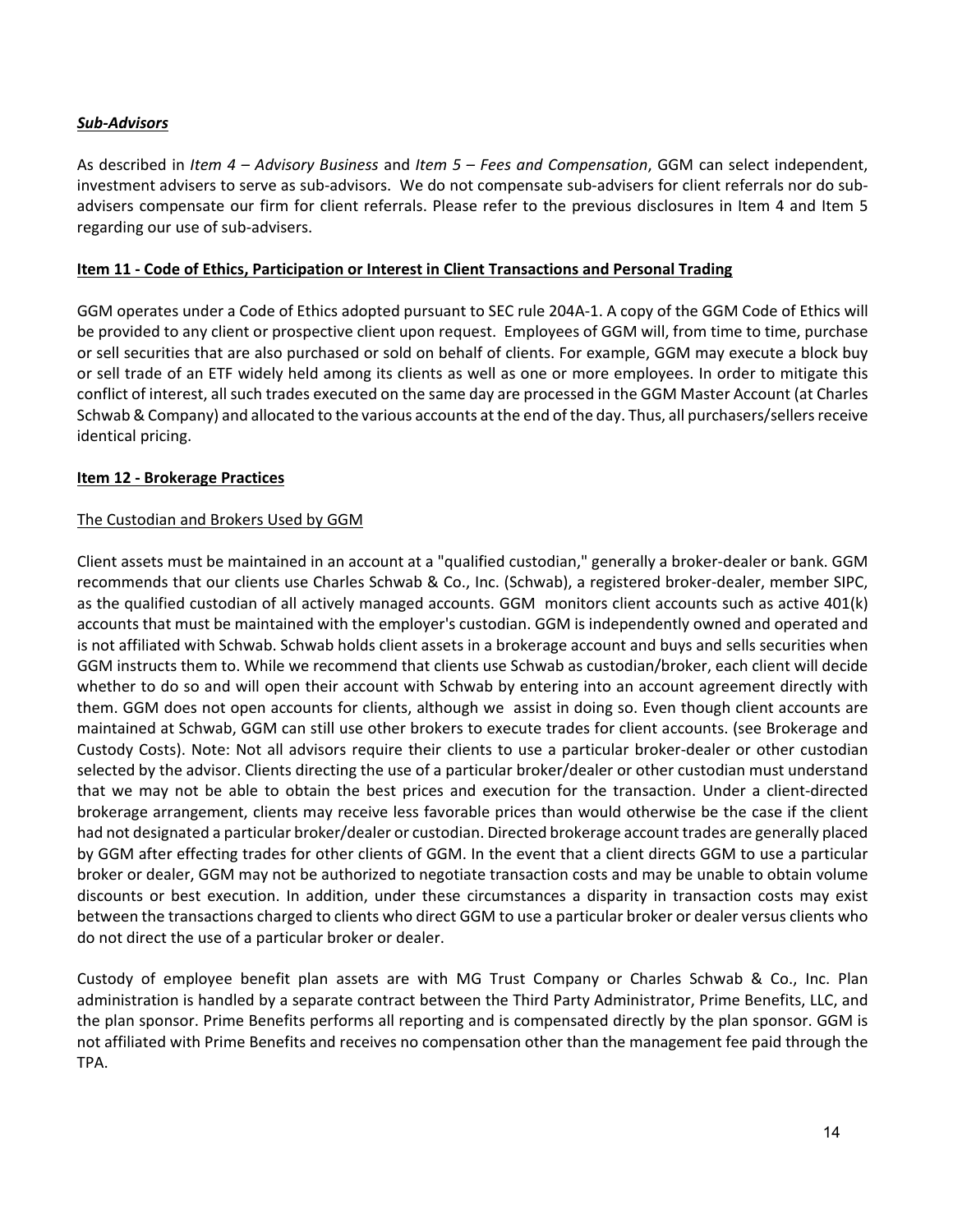### Broker/Custodian Selection Process

GGM seeks to use a custodian/broker who will hold client assets and execute transactions on terms that are, overall, most advantageous when compared to other available providers and their services. We consider a wide range of factors, including, among others:

- Combination of transaction execution services and asset custody services (generally without a separate fee for custody)
- Capability to execute, clear, and settle trades (buy and sell securities for client accounts)
- Capability to facilitate transfers and payments to and from accounts (wire transfers, money link transfers, check requests, bill payments, etc.)
- Breadth of available investment products (stocks, bonds, mutual funds, exchange-traded funds (ETFs), etc.)
- Availability of investment research and tools that assist us in making investment decisions Competitiveness of the price of those services (commission rates, margin interest rates, other fees, etc.) and willingness to negotiate the prices
- Reputation, financial strength, and stability
- Prior service to us and our clients
- Availability of other products and services that benefit us (see Products and Services Available to us from Schwab)

# Brokerage and Custody Costs

For GGM's client accounts that Schwab maintains, Schwab generally does not charge separately for custody services but is compensated by charging commissions or other fees on trades that it executes or that settle into client accounts. Schwab's commission rates and transaction fees applicable to our client accounts were negotiated based on the condition that our clients collectively maintain a total of at least \$10 million of their assets in accounts at Schwab. This commitment benefits all clients because the overall commission and transaction costs are lower than they would be otherwise. In addition to commissions and transaction fees, Schwab charges clients a flat dollar amount as a "prime broker" or "trade away" fee (currently \$25) for each trade that GGM executes through a different broker-dealer but where the securities bought or the funds from the securities sold are deposited (settled) into client Schwab accounts. These fees are in addition to the commissions or other compensation the Client pays the executing broker‐dealer. This trading method is particularly beneficial to clients because it allows GGM to "shop" the market for larger blocks of bonds which can then be purchased at a more favorable price. Block purchases and sales are allocated among accounts by the end of the trade day. (Note: GGM delivers all bonds to clients at its cost without price markup.) In order to minimize client trading costs, GGM executes most trades through Schwab. We have determined that having Schwab execute most trades is consistent with our duty to seek "best execution" of Client trades. Best execution means the most favorable terms for a transaction based on all relevant factors, including those listed above. (See Broker/Custodian Selection)

# Products and Services Available to GGM from Schwab

Schwab Advisor Services (formerly called Schwab Institutional) is Schwab's business serving independent investment advisory firms like GGM. They provide us and our clients with access to its institutional brokerage ‐ trading, custody, reporting, and related services, ‐ many of which are not typically available to Schwab retail customers. Schwab also makes available various support services. Some of those services help us manage or administer our clients' accounts, while others help us manage and grow our business. Schwab's support services generally are available on an unsolicited basis and at no charge to GGM as long as our clients collectively maintain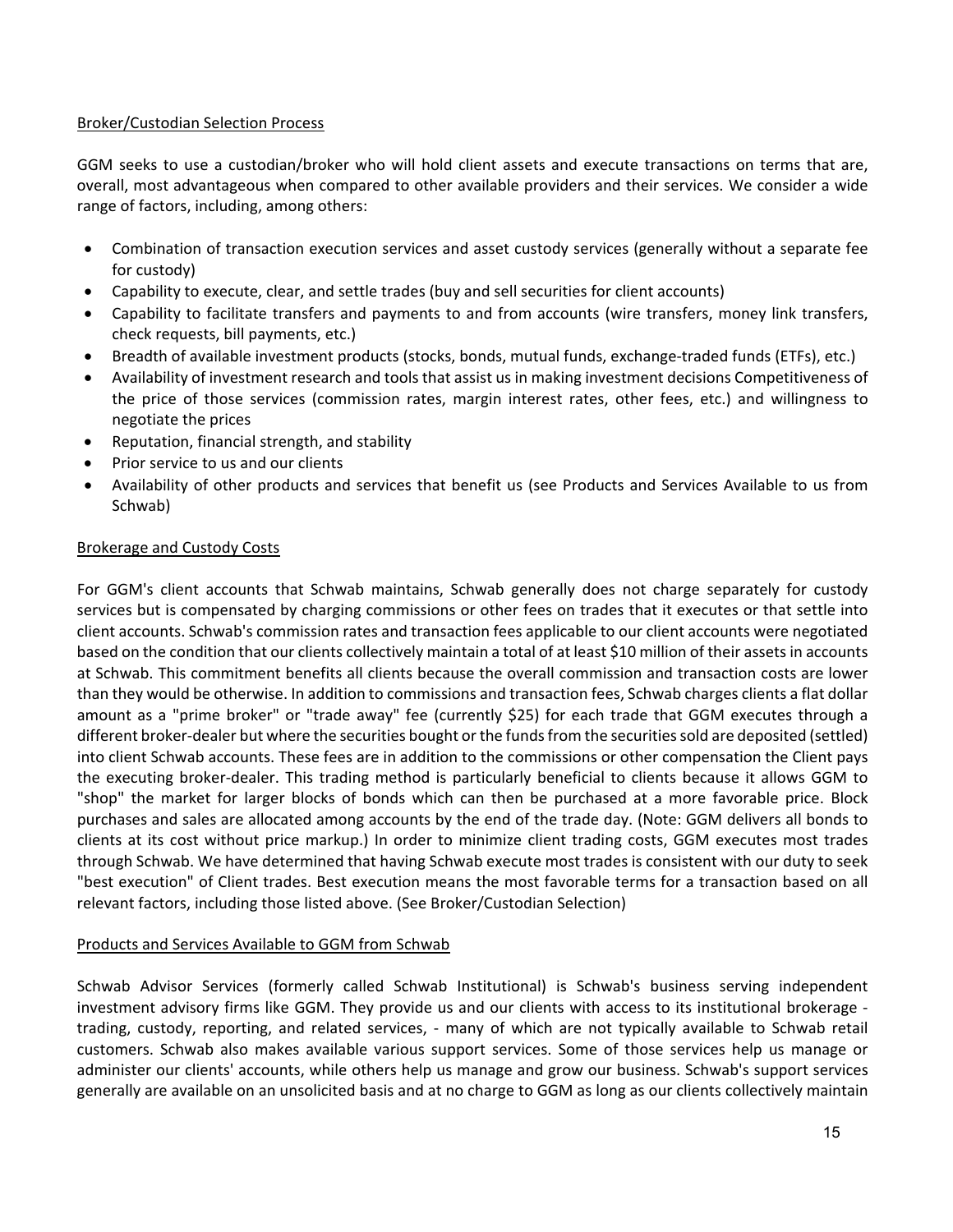a total of at least \$10 million of their assets in accounts at Schwab. If our clients collectively have less than \$10 million in assets at Schwab, Schwab may charge us quarterly service fees of \$1,200. Following is a more detailed description of Schwab's support services.

## Services that Benefit Clients:

Schwab's institutional brokerage services include access to a broad range of investment products, execution of securities transactions, and custody of client assets. The investment products available through Schwab include some to which we might not otherwise have access or that would require a significantly higher minimum initial investment by our clients. Schwab's services described in this paragraph generally benefit all clients and their accounts.

### Services that May Not Directly Benefit Clients

Schwab also makes available to GGM other products and services that benefit us but not directly benefit clients or their accounts. These products and services assist GGM in managing and administering our clients' accounts. They include investment research, both Schwab's own and that of third parties. GGM may use this research to service all or a substantial number of our client accounts. In addition to investment research, Schwab also makes available software and other technology that:

- Provide access to client account data (such as duplicate trade confirmations and account statements
- Facilitate trade execution and allocate aggregated trade orders for multiple client accounts
- Provide pricing and other market data
- Facilitate payment of our fees from clients' accounts Assist with back-office functions, record keeping, and client reporting

# Services that Generally Benefit Only GGM

Schwab also offers other services intended to help GGM manage and further develop our business enterprise. These services include:

- Educational conferences and events
- Consulting on technology, compliance, legal, and business needs
- Publications and conferences on practice management and business succession
- Access to employee benefits providers, human capital consultants, and insurance providers

Schwab may provide some of these services itself. In other cases, it will arrange for third‐party vendors to provide the services to GGM. Schwab may also discount or waive its fees for some of these services or pay all or a part of a third party's fees. Schwab will also provide us with other benefits, such as occasional business entertainment of our personnel. Specifically, Schwab Advisor Services provides GGM a discount of \$1,000 for the software provided by Schwab Performance Technologies. This software is utilized in the management and reporting for all client accounts.

### GGM's Interest in Schwab's Services

The availability of these services from Schwab benefits GGM because we do not have to produce or purchase them. We don't have to pay for Schwab's services so long as our clients collectively keep a total of at least \$10 million of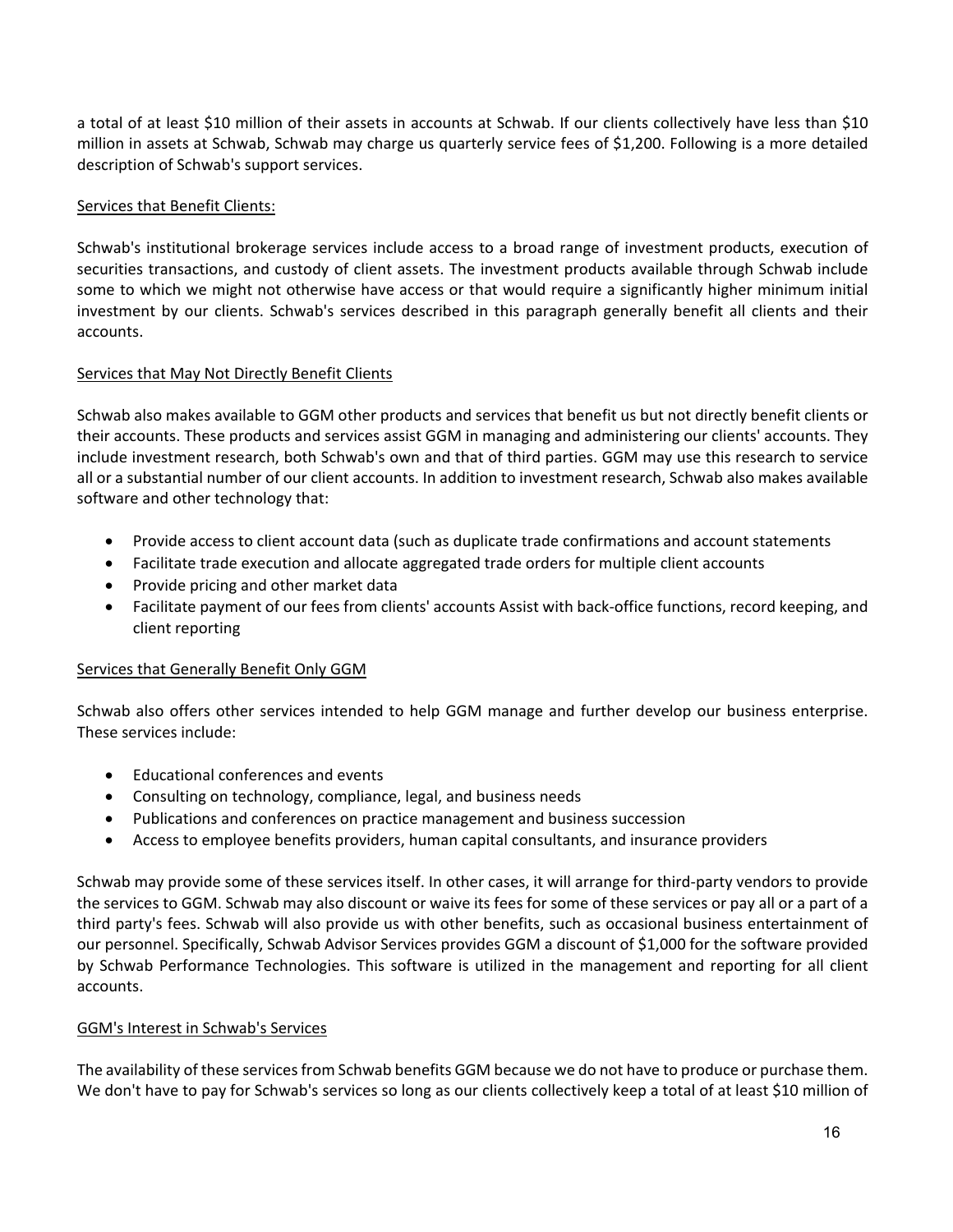their assets in accounts at Schwab. Beyond that, these services are not contingent upon us committing any specific amount of business to Schwab in trading commissions or assets in custody. The \$10 million minimum gives us a minimal incentive to require that clients maintain their account with Schwab (Note the total assets custody at Schwab under Advisory Business) based on our interest in receiving Schwab's services that benefit our business rather than based on your interest in receiving the best value in custody services and the most favorable execution of your transactions. This is a conflict of interest. We believe, however, that our selection of Schwab as custodian and broker is in the best interests of our clients. Our selection is primarily supported by the scope, quality, and price of Schwab's services and we do not believe that our minimum requirement to collectively maintain at least \$10 million of those assets at Schwab in order to avoid paying Schwab quarterly service fees presents a material conflict of interest.

### Cross Trades between Client Accounts and Prime Brokerage Transactions

GGM may enter into cross transactions between client accounts (selling a security on behalf of one client and purchasing the same security on behalf of another client). Such transactions are limited to instances where, in the judgment of GGM, the transaction is in the best interest of both clients. In such event, GGM shall obtain at least two (2) competitive bid/ask quotes and shall effect the transaction at the mid‐point of the most favorable quote. While there is a possibility of a conflict of interest between the two clients, the methodology is designed to effect both a higher selling price for the seller and a lower purchase price for the buyer. Each such cross transaction shall be reviewed for equitable treatment between clients and if the proposed crosstransaction would result in a market disadvantage to either client, the transactions will be executed separately in the open market. This policy is set forth in GGM's Code of Ethics and Policy and Procedure manual, a copy of which is available to any client or prospective client upon request.

In order to efficiently transact fixed income (bond) purchases from a variety of bond dealers at the most favorable prices, GGM maintains a "prime brokerage" agreement with its custodian, Charles Schwab & Co. This arrangement permits the bulk purchase of fixed income securities prior to their allocation to various client accounts. The transaction cost to clients of \$25 per trade is identical to the cost of purchasing bonds for direct delivery into a client's account via a "trade away" transaction. The use of the "prime broker" process is consistent with GGM's objective of minimizing the total acquisition cost for securities. In order for a client to be eligible for prime broker transactions, they must execute a Prime Brokerage Agreement which sets forth the terms and conditions of Prime Brokerage transactions.

# **Item 13 ‐ Review of Accounts**

Client relationships are reviewed by a lead advisor and a team of investment professionals who are responsible for monitoring client accounts on an ongoing, monthly, quarterly, semi‐annual, or annual basis depending on the level of client services. Interim reviews are performed due to changes in client objectives, market conditions, or additions or withdrawals from a client account.

All mutual funds selected for 401(k) model portfolios are reviewed periodically. If a fund choice fails to maintain sufficiently high rankings within multiple qualitative and quantitative selection criteria, it is replaced with a preferred alternative.

Clients are provided with transaction confirmation notices and regular quarterly account statements in writing directly from the qualified custodian. We also provide additional, or supplemental, performance or position reports beyond what clients receive from the qualified custodian.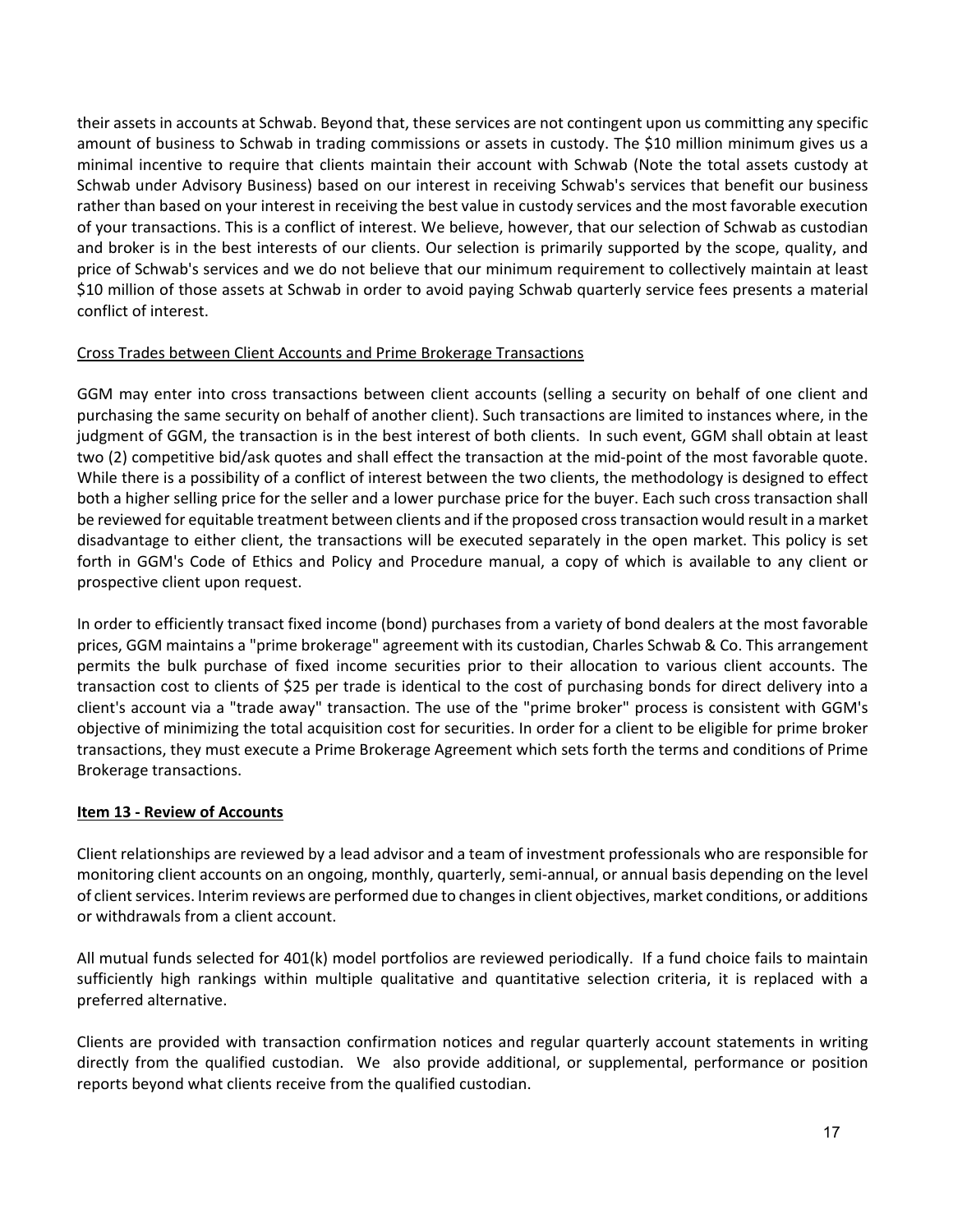Additionally, GGM provides year-end tax information to each client, as generated by Charles Schwab via consolidated 1099s, detailing gains/losses and such other information asisrequested by the tax preparer. Custodial reports from Schwab showing current holdings and value are provided monthly. Schwab also provides annual 1099 interest and dividend information to each client.

### **Item 14 ‐ Client Referrals and Other Compensation**

GGM receives an economic benefit from Schwab in the form of the support products and servicesit makes available to us and other independent investment advisors whose clients maintain their accounts at Schwab. These products and services, how they benefit GGM, and the related conflicts of interest are described above (see Brokerage Practices) The availability to GGM of Schwab's products and services is not based on GGM giving particular investment advice, such as buying particular securities for our clients.

In the event of a client referral by a registered investment advisor or investment advisor representative employed by GGM and properly registered with the SEC, GGM will allocate a portion of the advisory fee to the referring source. The payment of such a referral fee is fully disclosed to the client and does not increase the total fee paid by the client. GGM does not engage any solicitors and does not pay referral fees except as specifically set forth above.

# **Item 15 ‐ Custody**

Under government regulations, GGM is deemed to have custody of client assets when the client authorizes us to instruct Schwab to deduct our advisory fees directly from the client account. Schwab maintains actual custody of client assets. Clients receive account statements directly from Schwab at least quarterly. They will be sent to the e‐mail or postal mailing address provided by the client to Schwab. Clients should carefully review those statements promptly when received. GGM also urges all clients to compare Schwab's account statements to the periodic portfolio reports provided by GGM.

Shareholders of Gross Mendelsohn and Associates, our affiliated accounting firm, also act as Trustees under various client trust accounts. Each Trustee/Partner acts as the independent representative on behalf of the account holder and receives statements and assumes responsibility to review those statements under an agreement with the custodian for the accounts.

Due to these trustee arrangements and pursuant to the requirements set forth in paragraph (a)(1) of Rule 206(4)-2 of the Investment Advisers Act of 1940, GGM has engaged Frazier & Deeter, LLC, Certified Public Accountants and Advisors, to conduct the "surprise examination" required under Rule 204‐2(b) to confirm compliance with the requirements of the Act. The results of their examination are reported directly to the SEC.

# **Item 16 ‐ Investment Discretion**

GGM manages the majority of client accounts (See Advisory Business) on a discretionary basis with full authority to buy or sell assets for the account without prior consultation. This authority is granted to GGM by the client in the Investment Advisory Agreement executed by both parties. Clients may elect to have their account managed on a non‐discretionary basis. (See Advisory Business) A copy of the sample Advisory Agreement will be provided to any prospective client upon request.

Please note that the selection of a Sub‐Adviser is always made on a non‐discretionary basis which means we will contact you to discuss recommendations of Sub‐Advisers and you have the ability to accept or reject our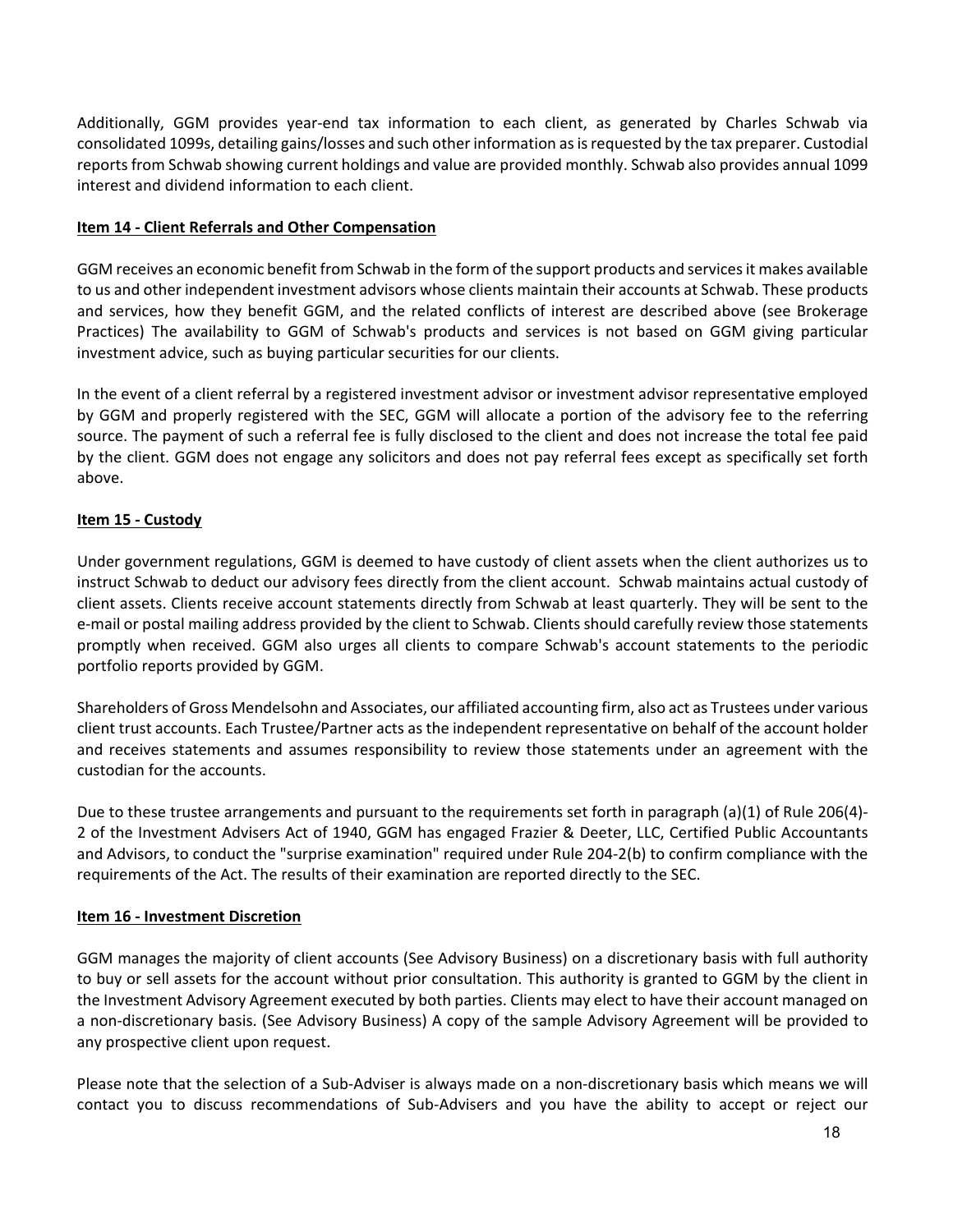recommendations. You will be required to execute additional paperwork with the custodian and/or Sub‐Adviser in order to add a Sub‐Adviser to your account.

### **Item 17 ‐ Voting Client Securities**

As set forth in the Policies and Procedures, GGM does not vote proxies on behalf of clients. Clients will receive a copy of proxy solicitations directly from the company (unless otherwise directed by the client) and may consult with GGM regarding any of the proxy issues. Clients retain the right to vote their respective proxies (unless otherwise directed by the client). A copy of the GGM Policies and Procedures regarding the voting of proxies is available upon request.

### **Item 18 ‐ Financial Information**

Because GGM does not solicit prepayment of more than \$1,200 in fees per client, six months or more in advance, no additional financial information is required.

There are no financial conditions that are reasonably likely to impair GGM's ability to meet contractual commitments to clients.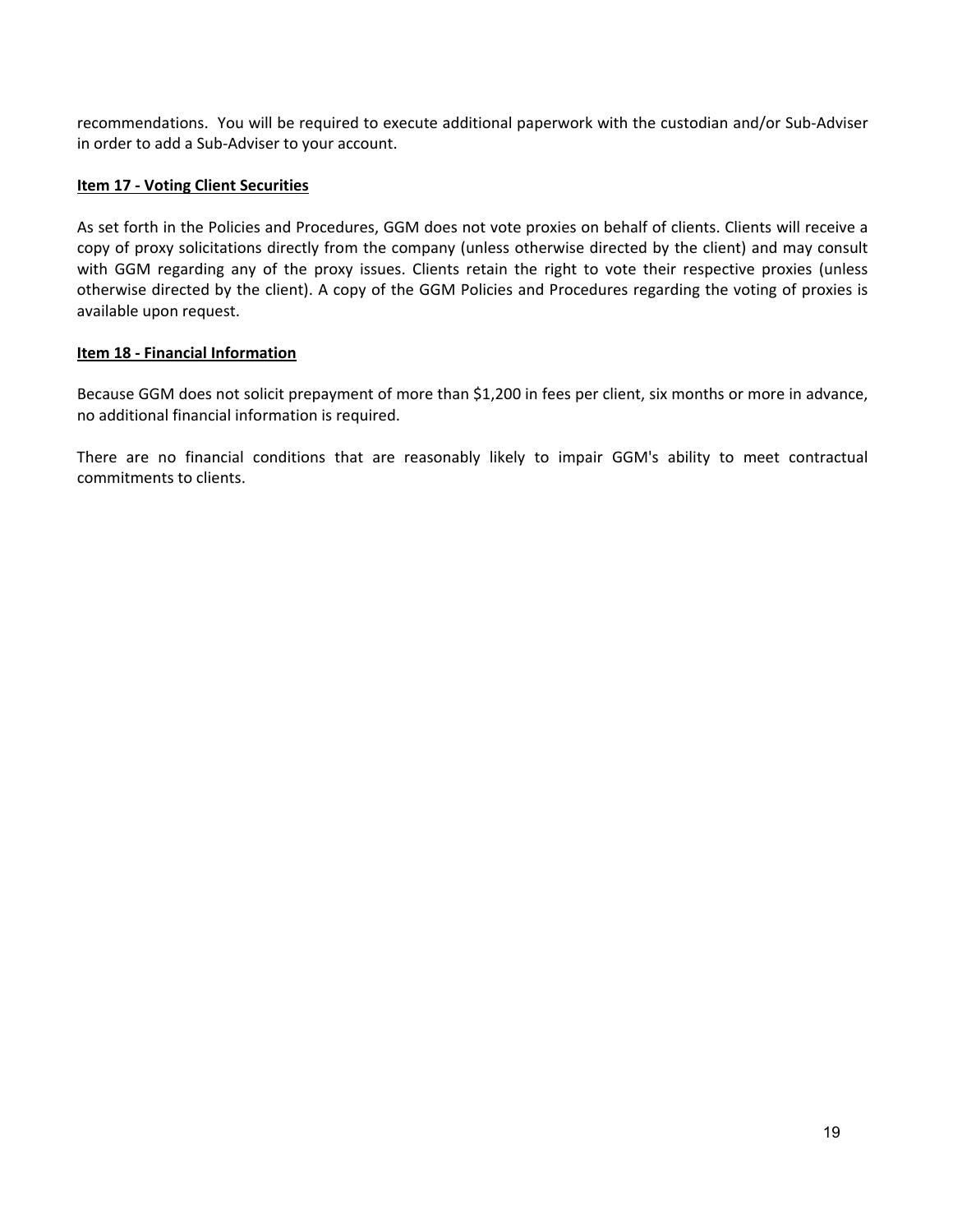# **Form ADV Part 2B – Brochure Supplement**

# **Jeffrey G. Johnson, MBA, CFP®**

Grant GrossMendelsohn, LLC

1801 Porter Street, Suite 500 Baltimore, MD 21230 Phone: 410‐685‐9685

Updated: March 2020

This Brochure Supplement provides information about Jeffrey G. Johnson that supplements the Grant GrossMendelsohn, LLC (GGM) Brochure. You should have received a copy of that Brochure. Please contact Michael D. Little at 410‐685‐9685 if you did not receive GGM's Brochure or if you have any questions about the contents of this supplement.

Additional information about Jeffrey G. Johnson is available on the SEC's website at www.adviserinfo.sec.gov.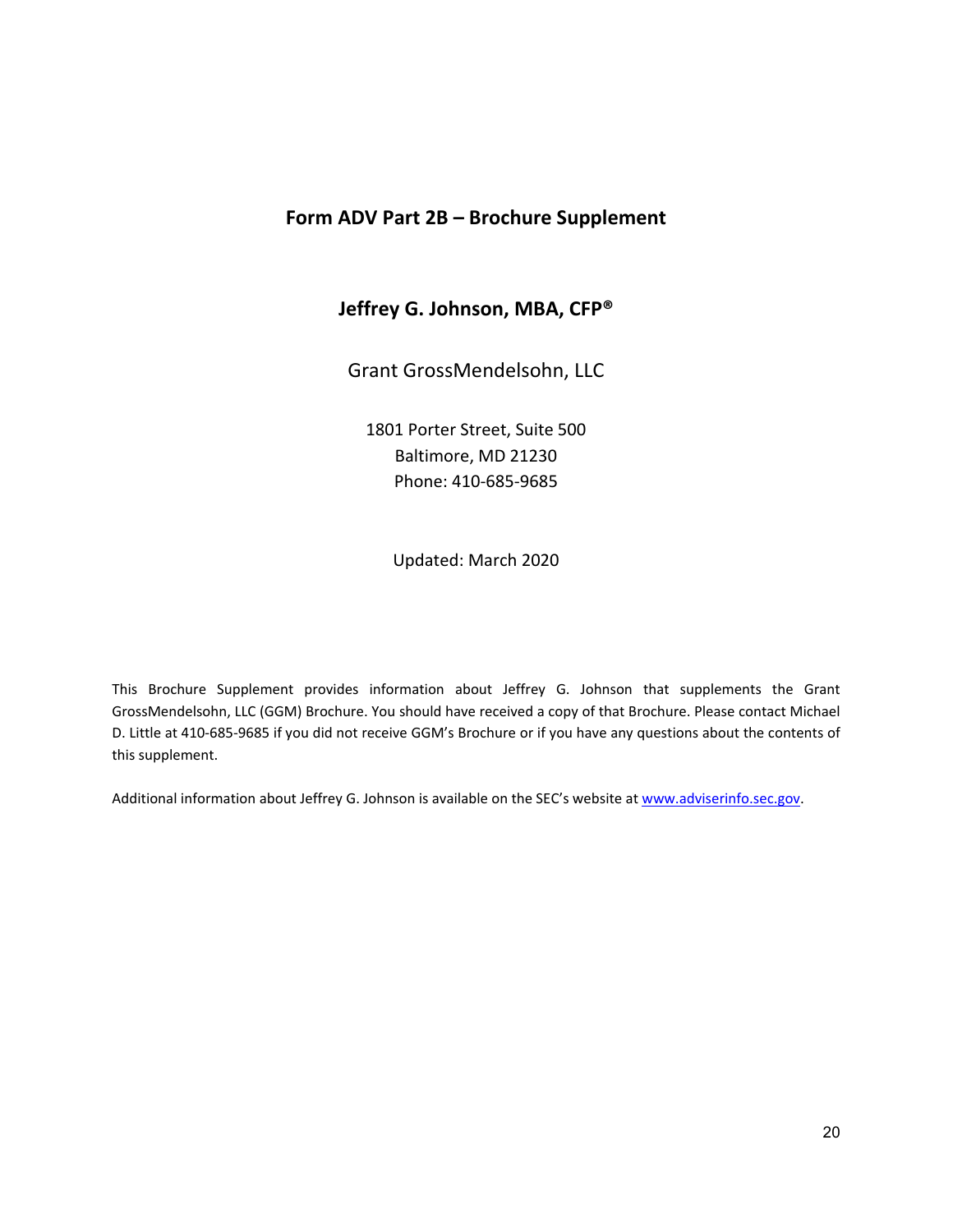#### *Jeffrey G. Johnson, Managing Director and Managing Member, was born in 1974*

#### Educational Background and Business Experience

Advisory persons associated with GGM must, at minimum, possess a Bachelor's degree. We encourage our advisors to seek postgraduate education as well as to maintain a curriculum of continued education in areas related to investments and financial planning. Additionally, we urge our advisors to pursue professional designations such as the Certified Financial Planner (CFP®) designation or Chartered Financial Analyst (CFA®).

The Certified Financial Planner (CFP®) designation is issued by the Certified Financial Planner Board of Standards, Inc. To obtain this designation, holders must have a bachelor's degree or higher from an accredited university and have at least three years of full-time personal financial planning experience. A candidate for the designation must complete a CFP Board registered educational program (or hold another relevant professional designation) and complete a comprehensive CFP certification exam. Once awarded the CFP® designation, the holder must complete 30 hours of continuing education every two years.

Jeffrey G. Johnson's Education:

- Masters of Business Administration, Lehigh University, 1999
- Bachelor of Science, Finance, Lehigh University, 1997
- Certified Financial Planner designation awarded in 2019

Relevant Business Background:

- Managing Director and Managing Member, Grant GrossMendelsohn, LLC, 2005‐Present
- Portfolio Manager, Private Wealth Advisors, 2002‐2005
- Risk Arbitrage Trader, Tradition‐Aseil Securities, 1999‐2002
- Options Specialist, Penn‐Options, 1998‐1999

#### Disciplinary Information

Registered investment advisers are required to disclose all material facts regarding any legal or disciplinary events that would be material to your evaluation of each supervised person providing investment advice. No information is applicable to this item.

#### Other Business Activities

Jeffrey is not actively engaged in any business activities other than the provision of investment management through Grant GrossMendelsohn, LLC.

#### Additional Compensation

Jeffrey does not receive commissions, performance based fees or any other compensation other than fees paid directly by clients to Grant GrossMendelsohn, LLC.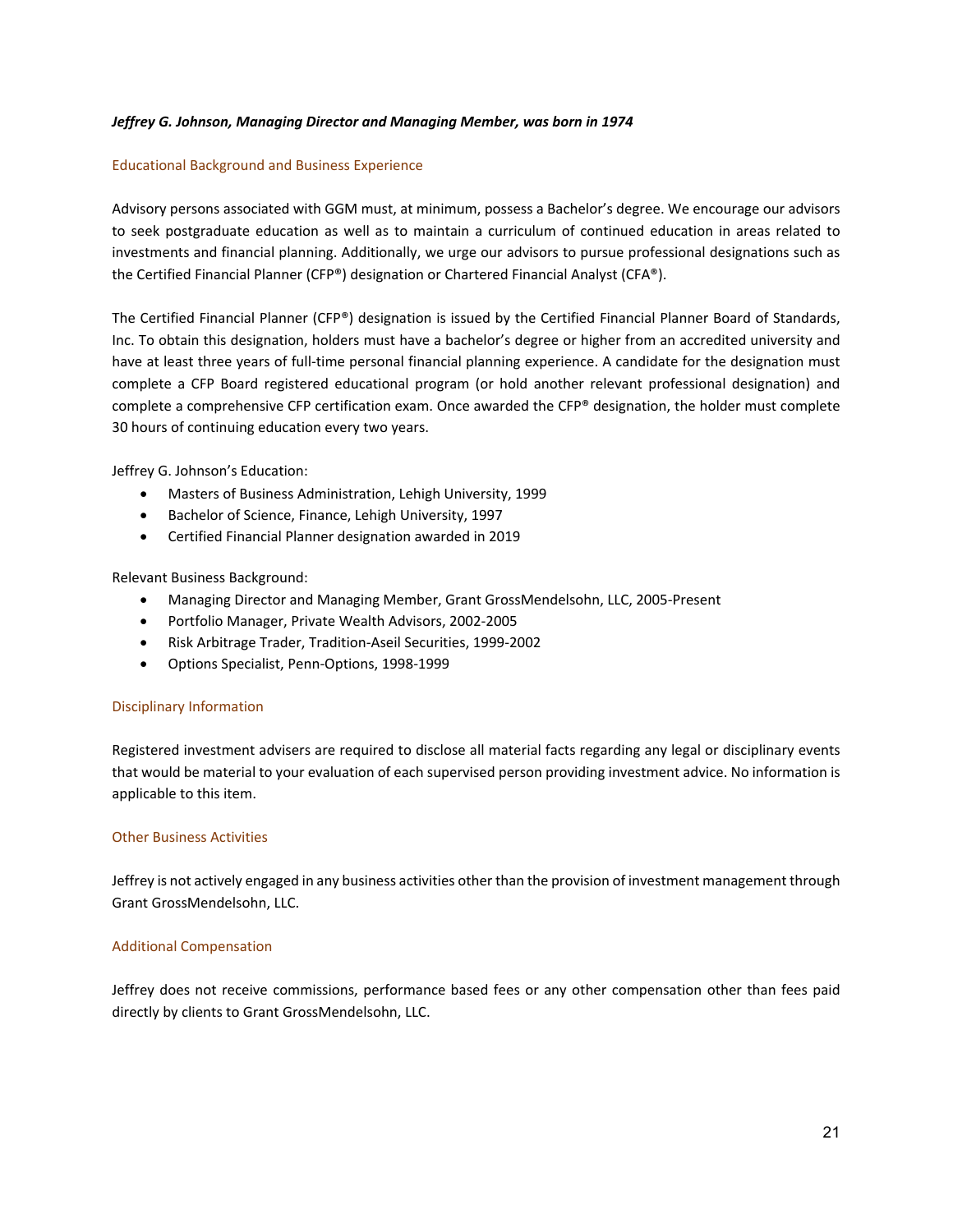#### Supervision

Jeffrey is a Member of Grant GrossMendelsohn, LLC and is not supervised by any other employee. However, all client related functions including investment decisions, trades, reports, and recommendations are made in accordance with the overall investment strategy and guidelines determined by the GGM investment management team and investment committee.

#### Requirements for State‐Registered Advisers

- A. Jeffrey has not been involved in any arbitration or judiciary proceedings.
- B. Jeffrey has not been the subject of a bankruptcy petition.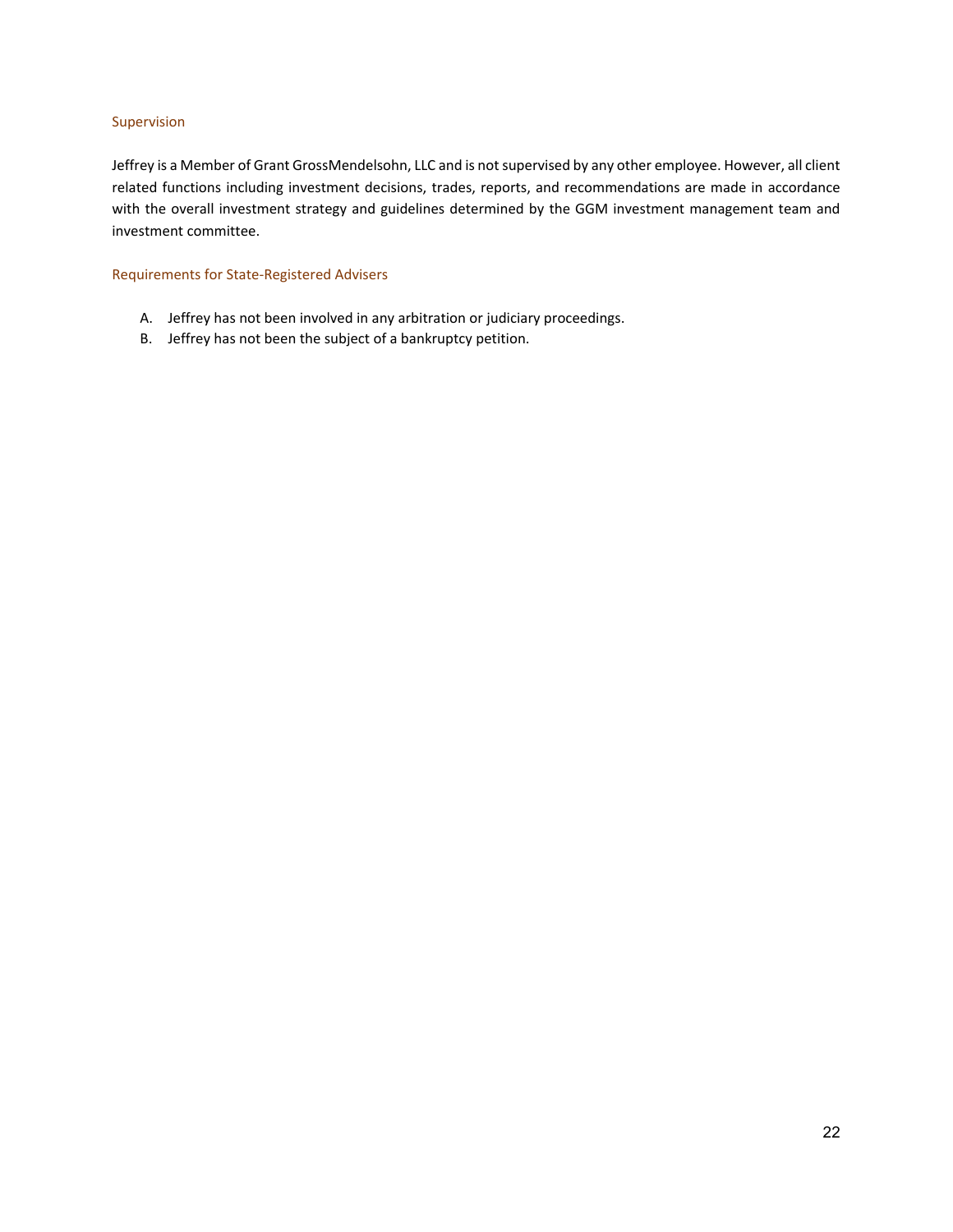# **Form ADV Part 2B – Brochure Supplement**

**Michael D. Little, CFP®**

Grant GrossMendelsohn, LLC

1801 Porter Street, Suite 500 Baltimore, MD 21230 Phone: 410‐685‐9685

Updated: March 2020

This Brochure Supplement provides information about Michael D. Little that supplements the Grant GrossMendelsohn, LLC (GGM) Brochure. You should have received a copy of that Brochure. Please contact Michael D. Little at 410‐685‐9685 if you did not receive GGM's Brochure or if you have any questions about the contents of this supplement.

Additional information about Michael D. Little is available on the SEC's website at www.adviserinfo.sec.gov.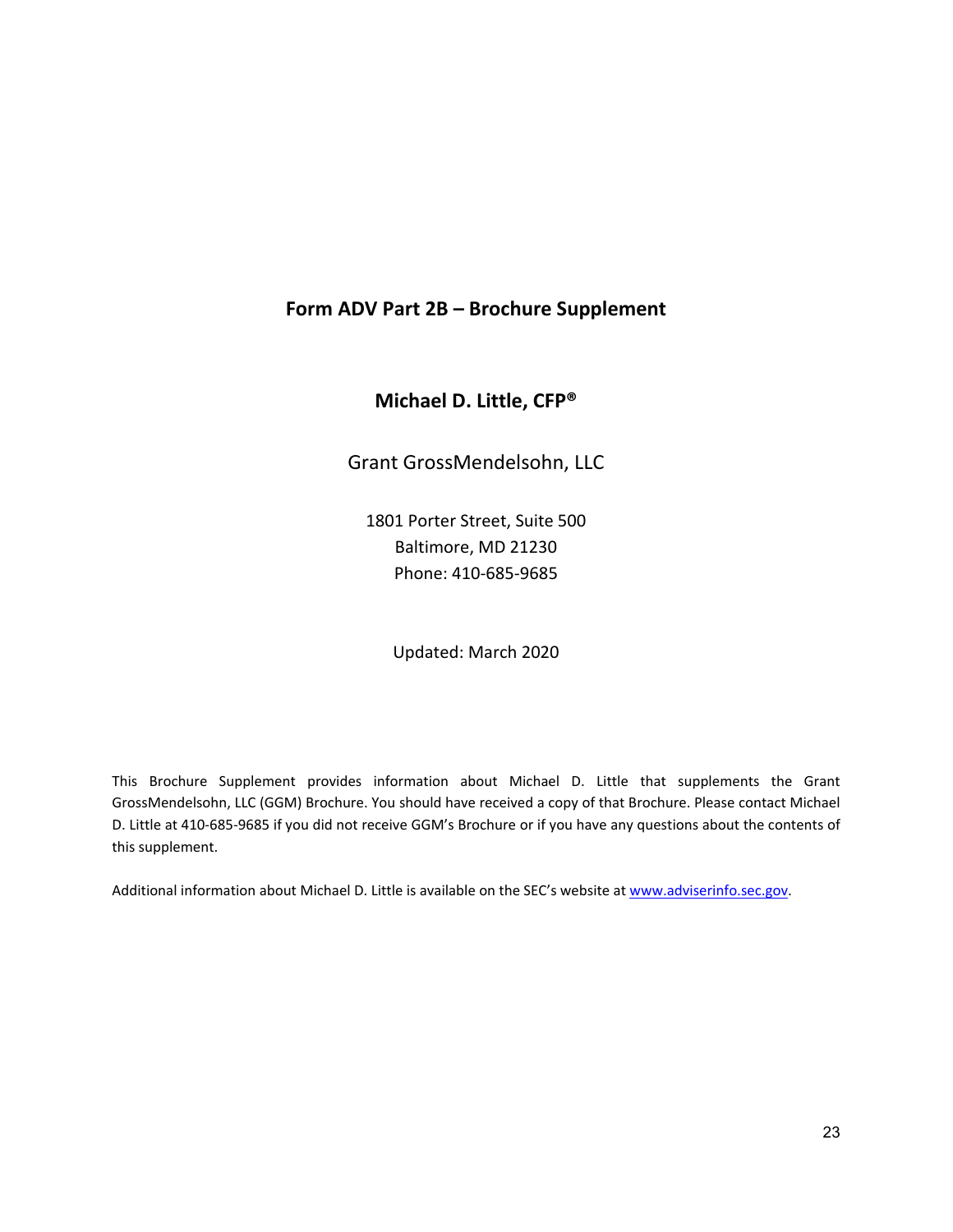#### *Michael D. Little, CFP®, Director of Wealth Management and Member, was born in 1980*

#### Educational Background and Business Experience

Advisory persons associated with GGM must, at minimum, possess a bachelor's degree. We encourage our advisors to seek postgraduate education as well as to maintain a curriculum of continued education in areas related to investments and financial planning. Additionally, we urge our advisors to pursue professional designations such as the Certified Financial Planner (CFP®) designation or Chartered Financial Analyst (CFA®).

The Certified Financial Planner (CFP®) designation is issued by the Certified Financial Planner Board of Standards, Inc. To obtain this designation, holders must have a bachelor's degree or higher from an accredited university and have at least three years of full-time personal financial planning experience. A candidate for the designation must complete a CFP Board registered educational program (or hold another relevant professional designation) and complete a comprehensive CFP certification exam. Once awarded the CFP® designation, the holder must complete 30 hours of continuing education every two years.

Michael D. Little's Education:

- Certified Financial Planner designation awarded in July, 2012
- Bachelor of Arts, Economics, Johns Hopkins University, 2002

Relevant Business Background:

- Director of Wealth Management and Member, Grant GrossMendelsohn, LLC, 2011‐Present
- Branch Manager, Wells Fargo Bank, 2009-2011
- Licensed Financial Specialist, Wachovia Bank, 2005‐2009
- Financial Advisor, Wachovia Securities, 2004‐2005

#### Disciplinary Information

Registered investment advisers are required to disclose all material facts regarding any legal or disciplinary events that would be material to your evaluation of each supervised person providing investment advice. No information is applicable to this item.

#### Other Business Activities

Michael is not actively engaged in any business activities other than the provision of investment management through Grant GrossMendelsohn, LLC.

#### Additional Compensation

In addition to his normal salary and compensation package, Michael receives an additional quarterly bonus based on revenue earned by the firm from new clients Michael brings to the firm.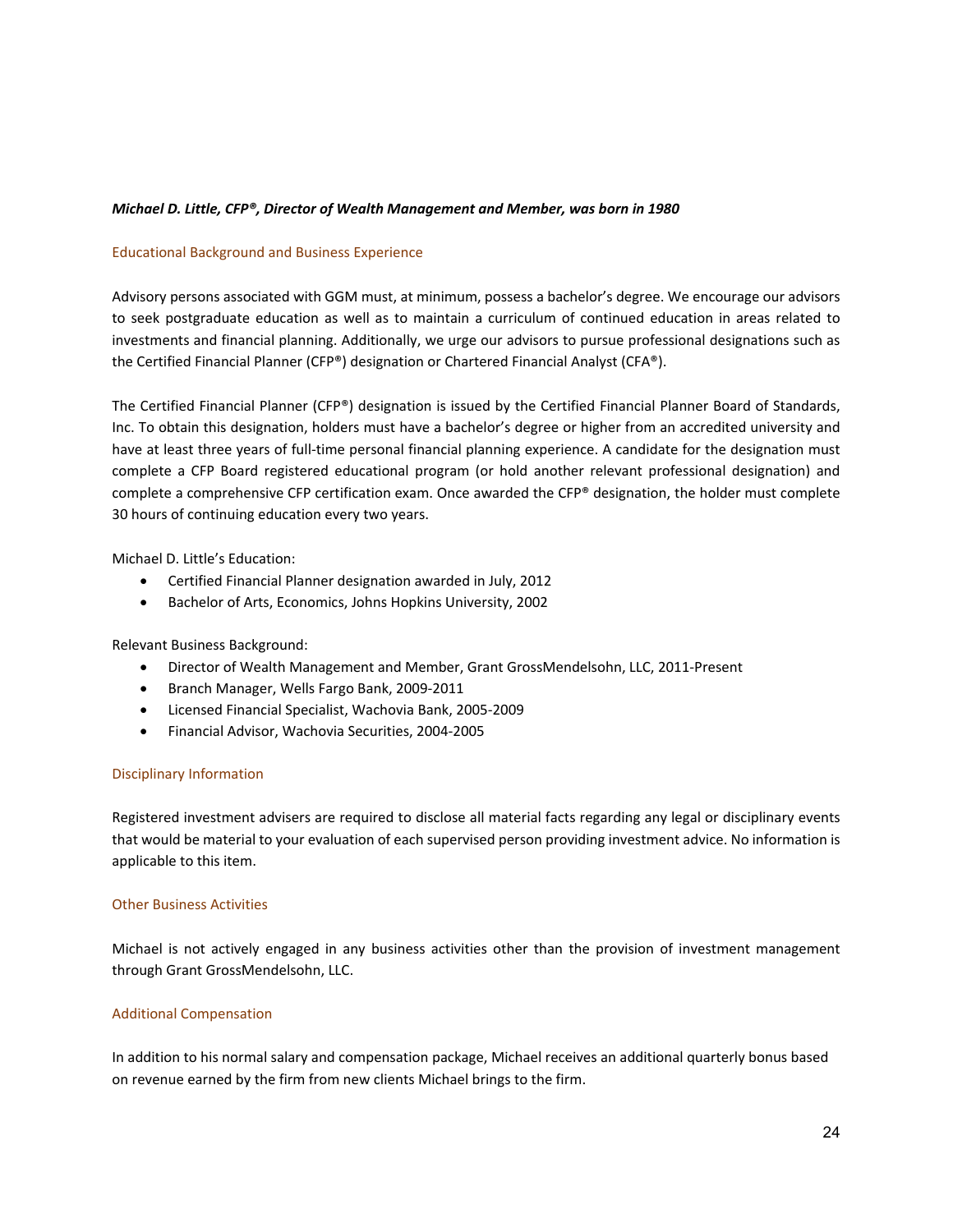#### Supervision

Michael is a Member of Grant GrossMendelsohn, LLC and is not supervised by any other employee. However, all client related functions including investment decisions, trades, reports, and recommendations are made in accordance with the overall investment strategy and guidelines determined by the GGM investment management team and investment committee.

#### Requirements for State‐Registered Advisers

- C. Michael has not been involved in any arbitration or judiciary proceedings.
- D. Michael has not been the subject of a bankruptcy petition.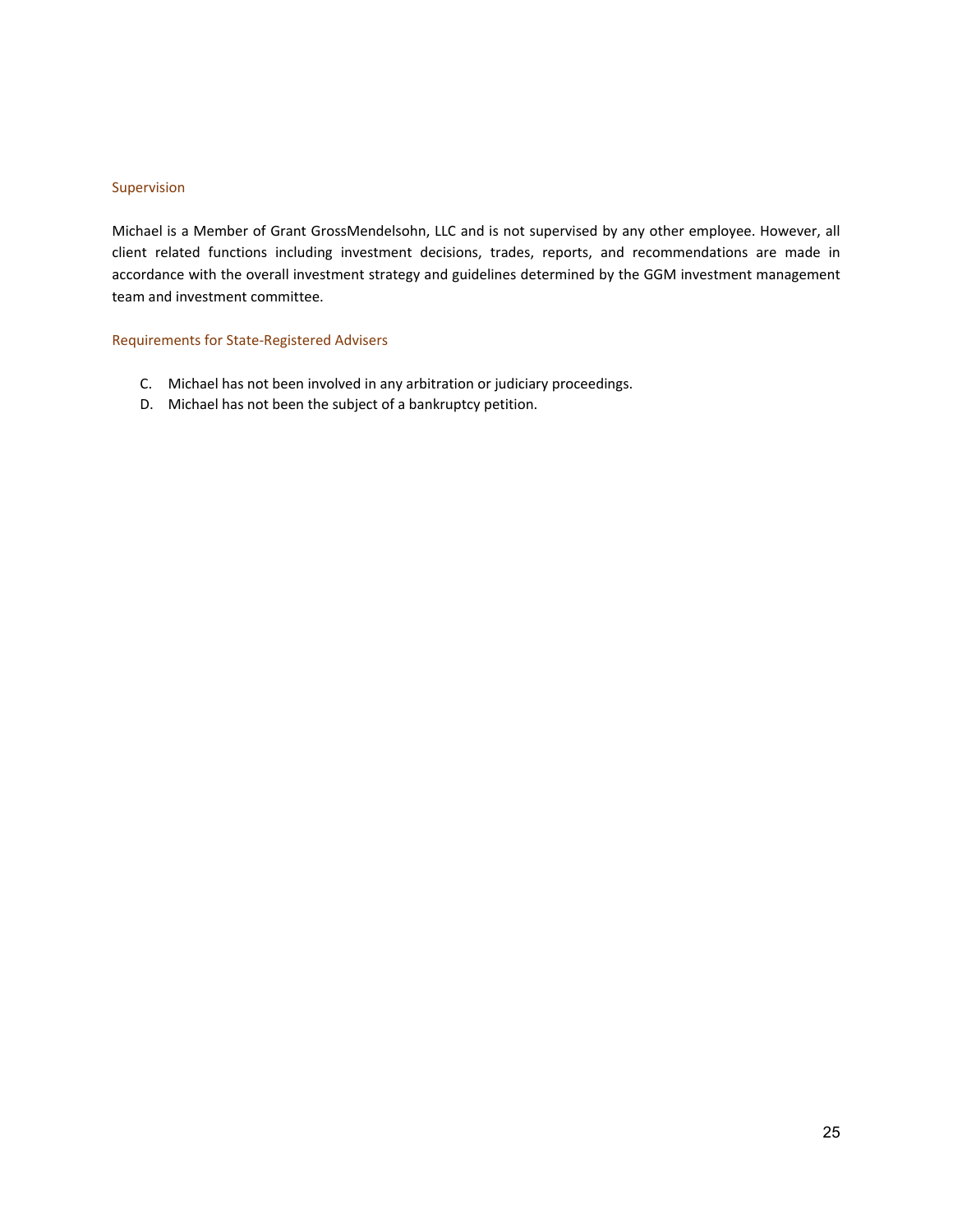# **Form ADV Part 2B – Brochure Supplement**

# **Steven T. Hannigan, CFA®**

Grant GrossMendelsohn, LLC

1801 Porter Street, Suite 500 Baltimore, MD 21230 Phone: 410‐685‐9685

Updated: March 2020

This Brochure Supplement provides information about Steven T. Hannigan that supplements the Grant GrossMendelsohn, LLC (GGM) Brochure. You should have received a copy of that Brochure. Please contact Michael D. Little at 410‐685‐9685 if you did not receive GGM's Brochure or if you have any questions about the contents of this supplement.

Additional information about Steven T. Hannigan is available on the SEC's website at www.adviserinfo.sec.gov.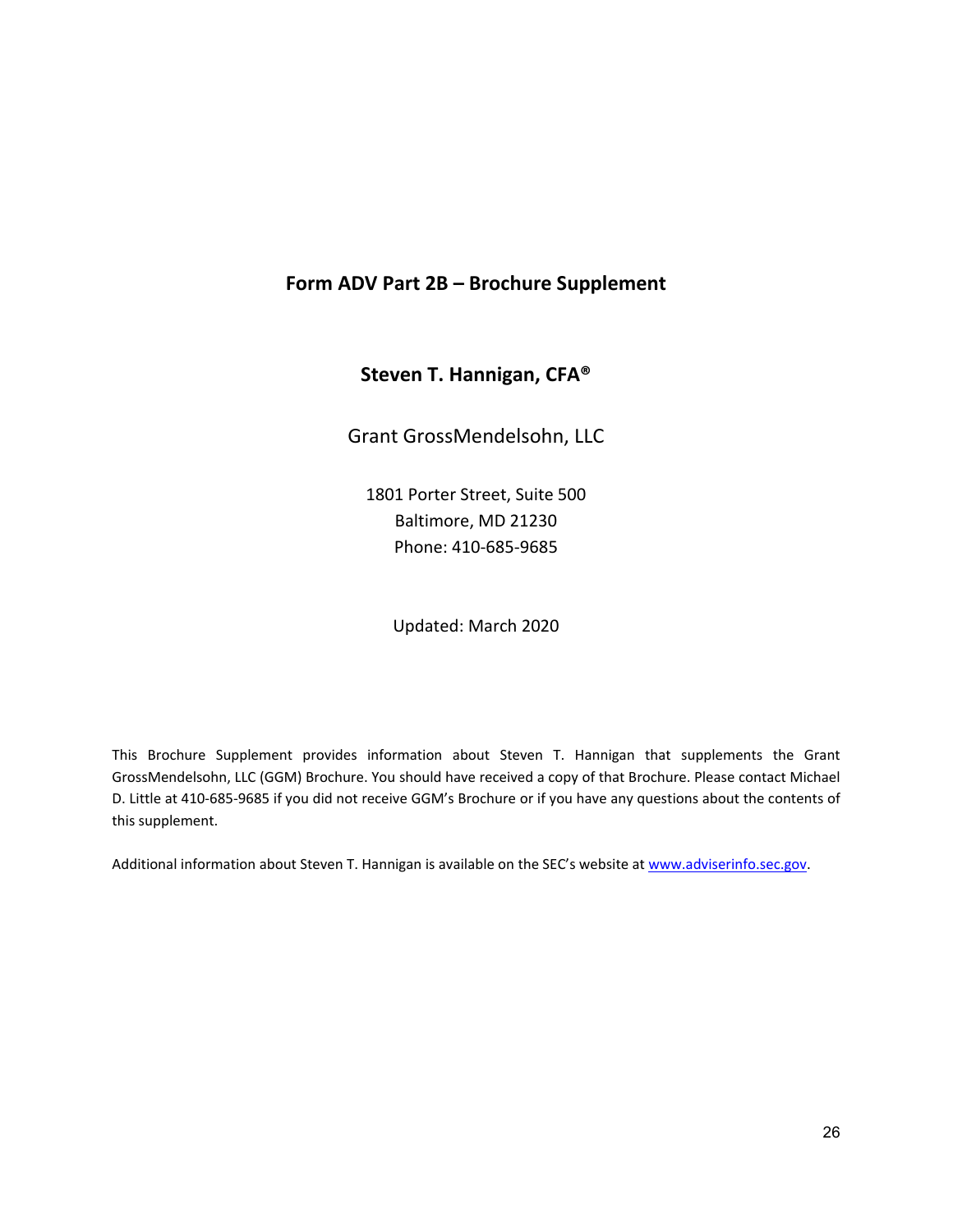#### *Steven T. Hannigan, CFA®, Senior Investment Advisor, was born in 1988*

#### Educational Background and Business Experience

Advisory persons associated with GGM must, at minimum, possess a Bachelor's degree. We encourage our advisors to seek postgraduate education as well as to maintain a curriculum of continued education in areas related to investments and financial planning. Additionally, we urge our advisors to pursue professional designations such as the Certified Financial Planner (CFP®) designation or Chartered Financial Analyst (CFA®).

The Chartered Financial Analyst (CFA®) charter is a globally respected, graduate‐level investment credential established in 1962 and awarded by CFA Institute. To earn the CFA charter, candidates must: 1) pass three sequential, six-hour examinations; 2) have at least four years of qualified professional investment experience; 3) join CFA Institute as members; and 4) commit to abide by, and annually reaffirm, their adherence to the CFA Institute Code of Ethics and Standards of Professional Conduct. The three levels of the CFA Program test a proficiency with a wide range of fundamental and advanced investment topics, including ethical and professional standards, fixedincome and equity analysis, alternative and derivative investments, economics, financial reporting standards, portfolio management, and wealth planning.

Steven T. Hannigan's Education:

- Chartered Financial Analyst designation awarded in September, 2017
- Bachelor of Arts, Economics & History, St. Mary's College of Maryland, 2010

Relevant Business Background:

- Senior Wealth Advisor, Grant GrossMendelsohn, LLC, 2016-Present
- Associate Portfolio Manager, YHB Investment Advisors, 2014‐2016
- Assistant Portfolio Manager, YHB Investment Advisors, 2011‐2014
- Investment Assistant, YHB Investment Advisors, 2010-2011

#### Disciplinary Information

Registered investment advisers are required to disclose all material facts regarding any legal or disciplinary events that would be material to your evaluation of each supervised person providing investment advice. No information is applicable to this item.

#### Other Business Activities

Steven is not actively engaged in any business activities other than the provision of investment management through Grant GrossMendelsohn, LLC.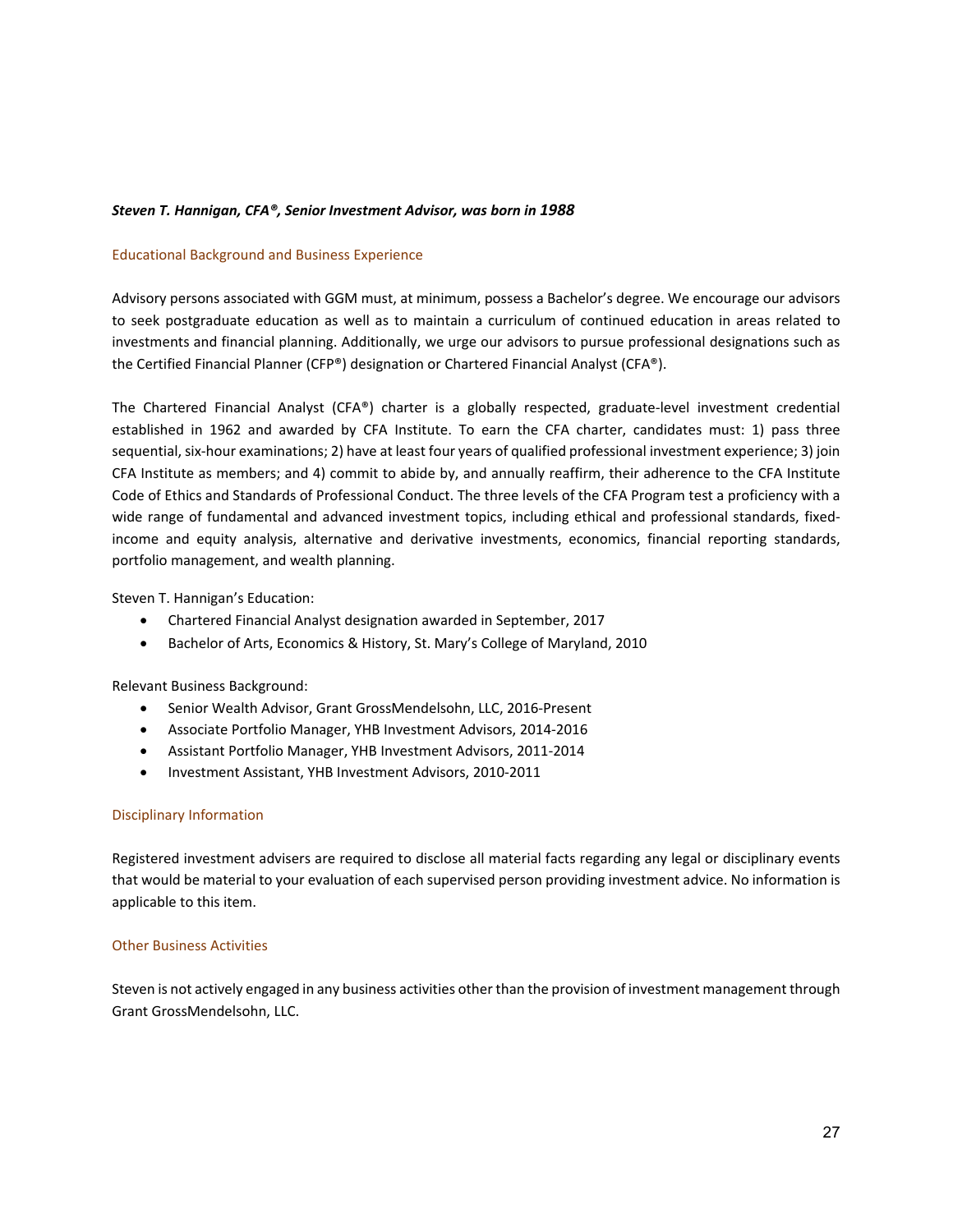#### Additional Compensation

In addition to his normal salary and compensation package, Steven receives an additional quarterly bonus based on revenue earned by the firm from new clients Steven brings to the firm.

#### Supervision

The Director of Wealth Management, Michael Little, supervises Steven's advisory activities and can be reached at 410‐685‐9685. All client related functionsincluding investment decisions, trades, reports, and recommendations are made in accordance with the overall investment strategy and guidelines determined by the GGM investment management team and investment committee. Periodic review and oversight ensure that Steven's activities are within these guidelines.

#### Requirements for State‐Registered Advisers

- E. Steven has not been involved in any arbitration or judiciary proceedings.
- F. Steven has not been the subject of a bankruptcy petition.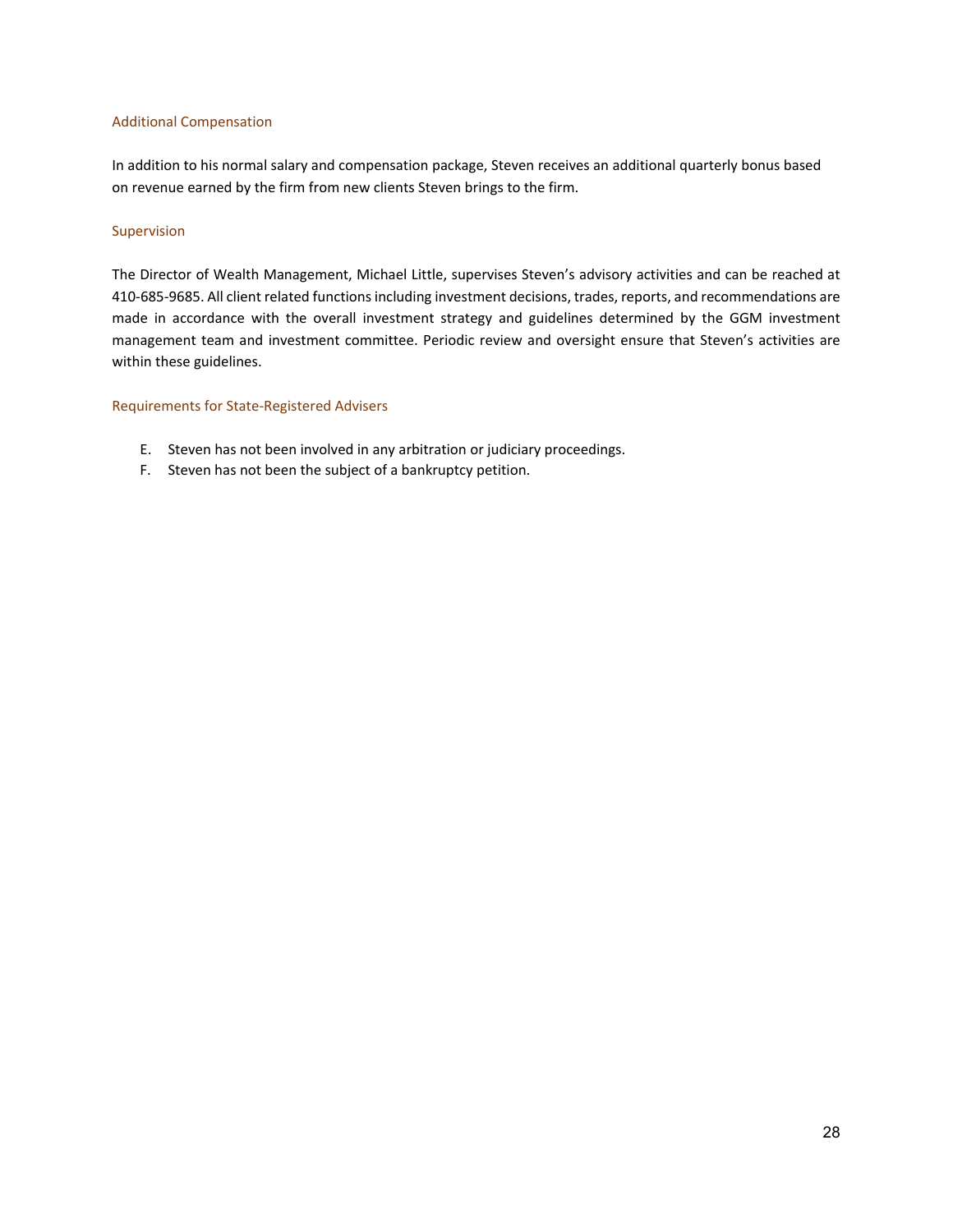# **Form ADV Part 2B – Brochure Supplement**

# **Ryan M. Baldwin**

Grant GrossMendelsohn, LLC

1801 Porter Street, Suite 500 Baltimore, MD 21230 Phone: 410‐685‐9685

Updated: March 2020

This Brochure Supplement provides information about Ryan M. Baldwin that supplements the Grant GrossMendelsohn, LLC (GGM) Brochure. You should have received a copy of that Brochure. Please contact Michael D. Little at 410‐685‐9685 if you did not receive GGM's Brochure or if you have any questions about the contents of this supplement.

Additional information about Ryan M. Baldwin is available on the SEC's website at www.adviserinfo.sec.gov.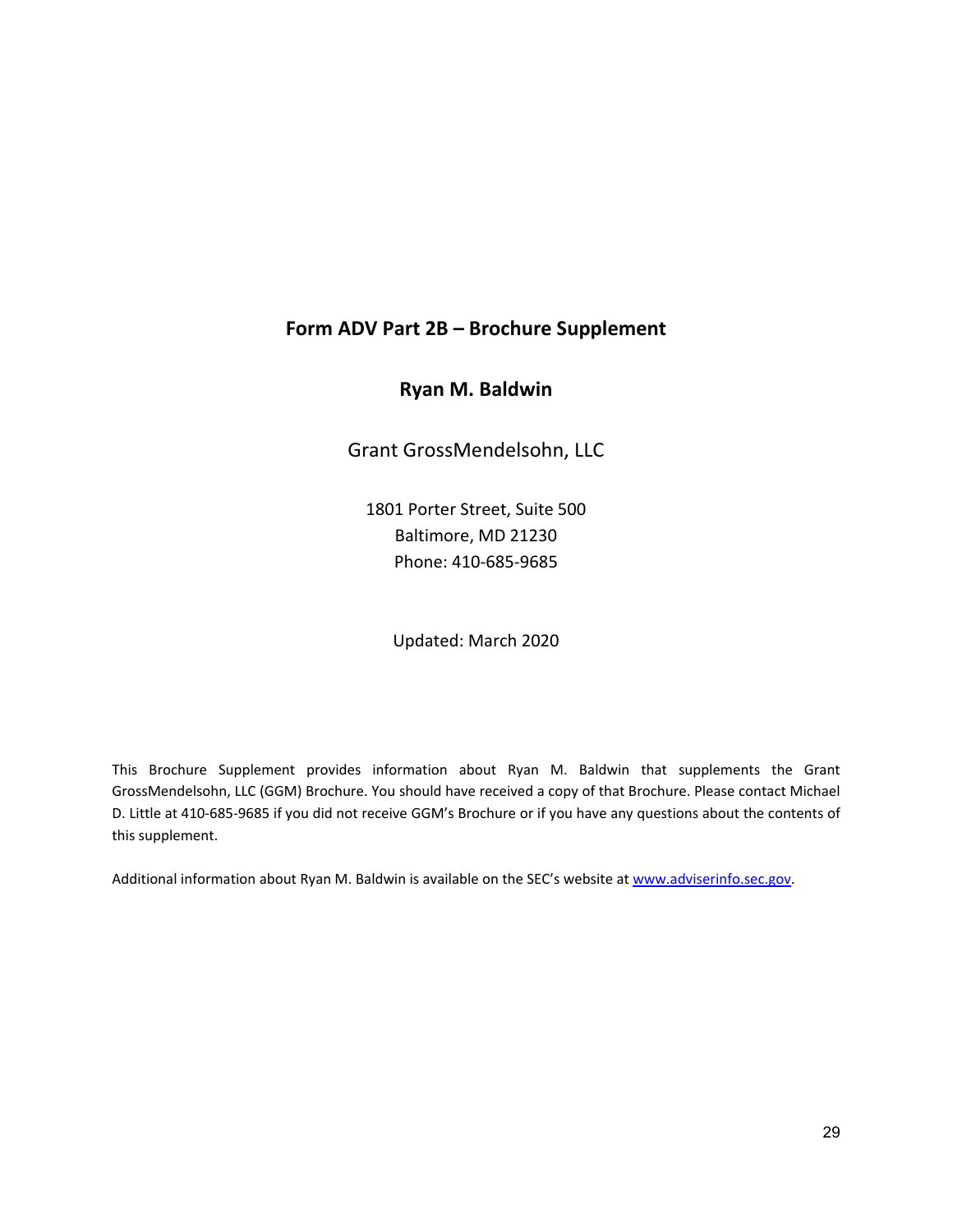#### *Ryan M. Baldwin, Investment Advisor, was born in 1995*

#### Educational Background and Business Experience

Advisory persons associated with GGM must, at minimum, possess a Bachelor's degree. We encourage our advisors to seek postgraduate education as well as to maintain a curriculum of continued education in areas related to investments and financial planning. Additionally, we urge our advisors to pursue professional designations such as the Certified Financial Planner (CFP®) designation or Chartered Financial Analyst (CFA®).

Ryan M. Baldwin's Education:

**•** Bachelor of Science in Business Administration, Finance, Robert Morris University, 2017

Relevant Business Background:

- Wealth Advisor, Grant GrossMendelsohn, LLC, 2017‐Present
- Tax Return Specialist, Jackson Hewitt Tax Services, 2016‐2017

#### Disciplinary Information

Registered investment advisers are required to disclose all material facts regarding any legal or disciplinary events that would be material to your evaluation of each supervised person providing investment advice. No information is applicable to this item.

#### Other Business Activities

Ryan is not actively engaged in any business activities other than the provision of investment management through Grant GrossMendelsohn, LLC.

#### Additional Compensation

In addition to his normal salary and compensation package, Ryan receives an additional quarterly bonus based on revenue earned by the firm from new clients Ryan brings to the firm.

#### Supervision

The Director of Wealth Management, Michael Little, supervises Ryan's advisory activities and can be reached at 410‐ 685‐9685. All client related functions including investment decisions, trades, reports, and recommendations are made in accordance with the overall investment strategy and guidelines determined by the GGM investment management team and investment committee. Periodic review and oversight ensure that Ryan's activities are within these guidelines.

#### Requirements for State‐Registered Advisers

- G. Ryan has not been involved in any arbitration or judiciary proceedings.
- H. Ryan has not been the subject of a bankruptcy petition.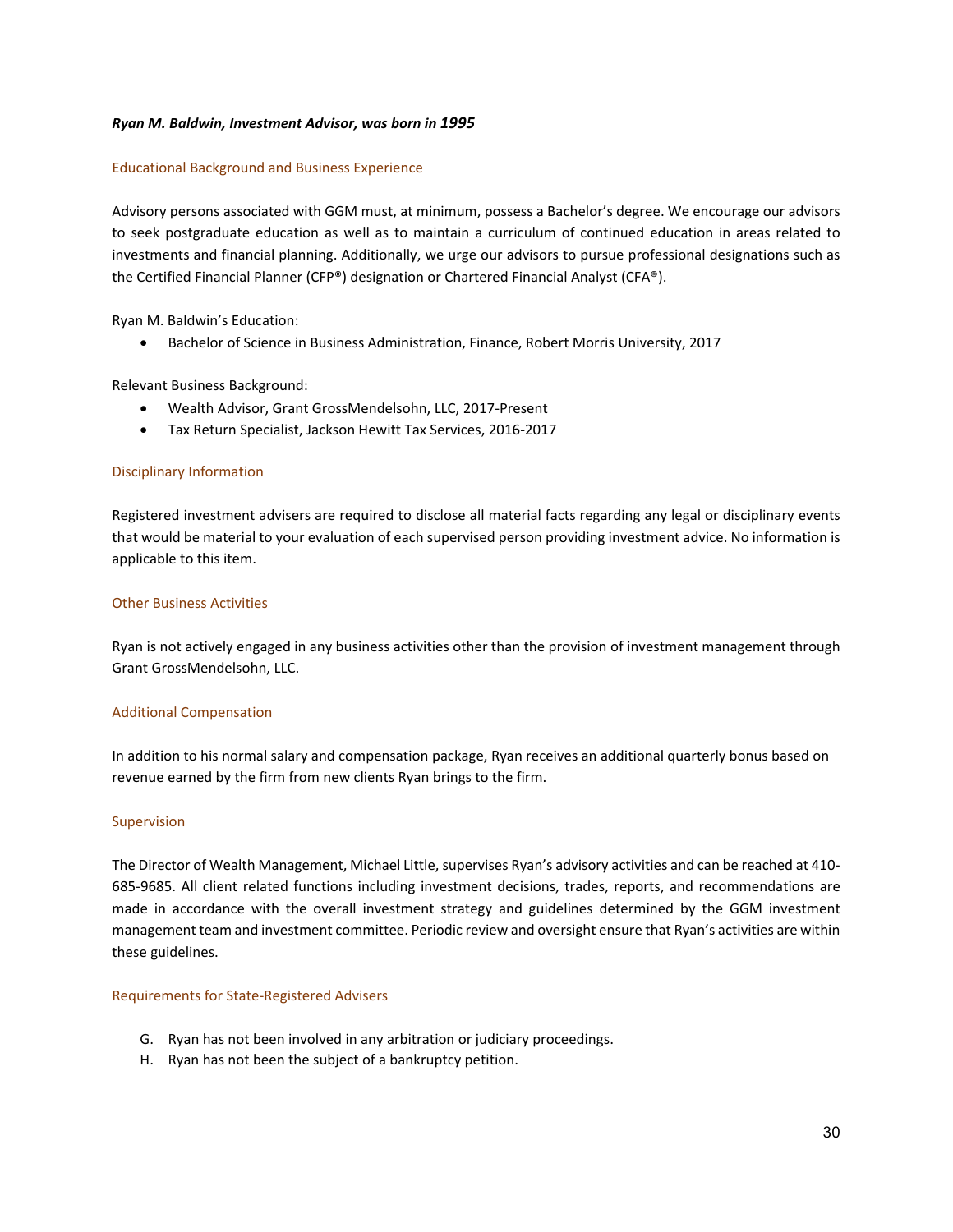# **Form ADV Part 2B – Brochure Supplement**

# **Mark D. Bauer**

Grant/GrossMendelsohn, LLC DBA: GGM Wealth Advisors

1801 Porter Street, Suite 500 Baltimore, MD 21230 Phone: 410‐685‐9685

Updated: March 2020

This Brochure Supplement provides information about Ryan M. Baldwin that supplements the Grant GrossMendelsohn, LLC (GGM) Brochure. You should have received a copy of that Brochure. Please contact Michael D. Little at 410‐685‐9685 if you did not receive GGM's Brochure or if you have any questions about the contents of this supplement.

Additional information about Mark D. Bauer is available on the SEC's website at www.adviserinfo.sec.gov.